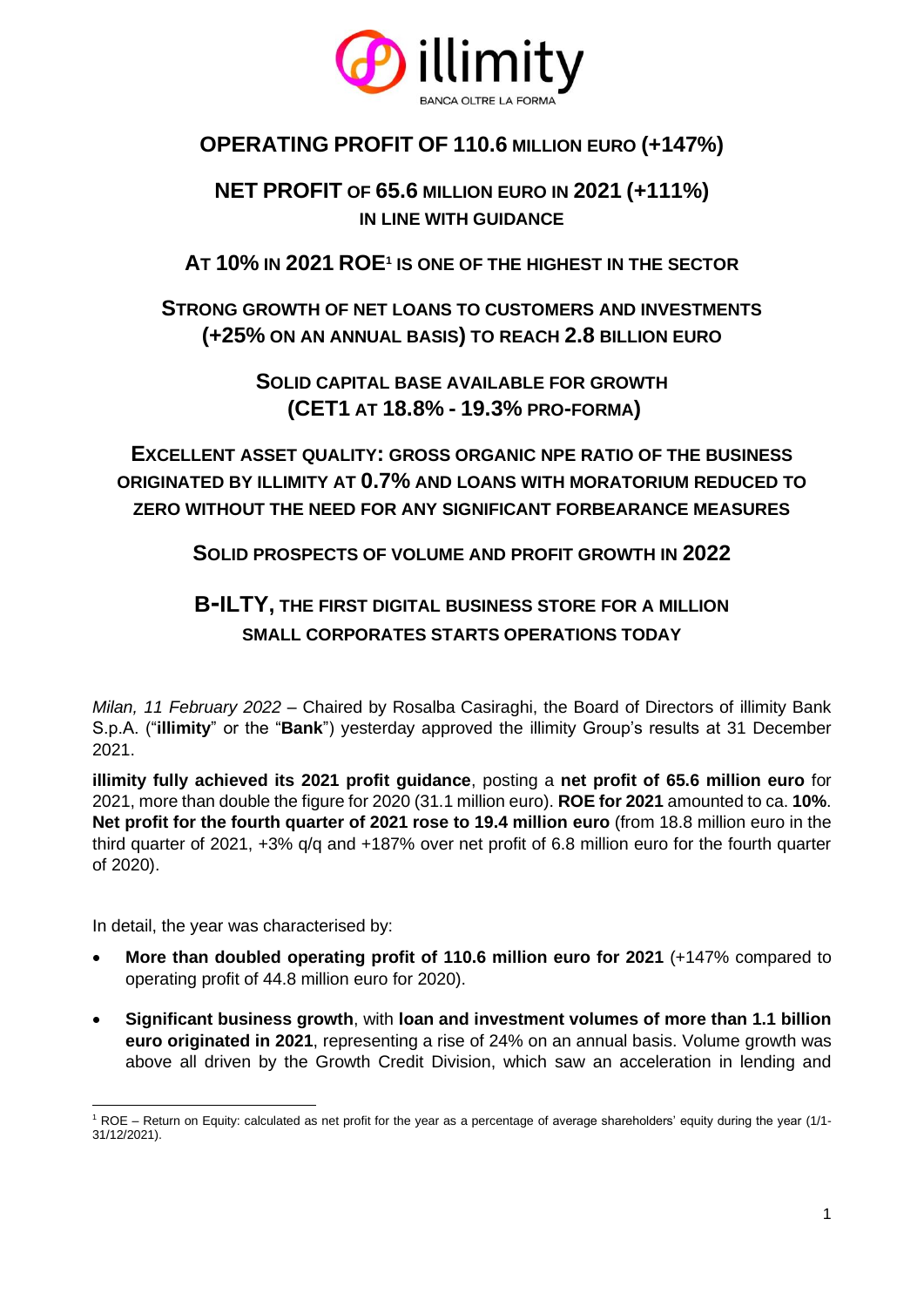

investing activity in all its business lines, while the Distressed Credit Division maintained its positioning as leading operator on the Italian market thanks to its ability to identify new investment opportunities in profitable and highly specialist market segments. In the fourth quarter alone the Bank originated volumes of 511 million euro (+120% q/q).

- **A sharp increase in operating income to reach 271.2 million euro (+56% y/y) in 2021**, increasingly diversified and balanced between the net interest income and other income components. Operating income reached 77.8 million euro in the fourth quarter, representing a sustained rise on both a quarterly (+17%) and annual (+34%) basis. The Distressed Credit Division confirms to be the largest contributor to revenues, generating 73% of the total revenues earned in the year.
- **A visible improvement in operating leverage**: the Cost income ratio fell considerably during the year to 59% compared to 74% in 2020. The Cost income ratio for the fourth quarter amounted to 62% (-11 percentage points over the fourth quarter of 2020).
- **Organic credit quality remained at excellent levels**: the ratio between gross doubtful organic loans and total gross organic loans originated since the start of illimity's operations stood at 0.7% at 31 December 2021 – a figure amounting to 2.3% if the loan portfolio of the former Banca Interprovinciale is included; organic cost of risk<sup>2</sup> stood at 4 bps for the full year 2021.
- **A robust capital base** with indicators positioned at the top levels of the system a CET Ratio of 18.8% (19.3% pro-forma with the inclusion of the special shares) – and a **sound liquidity position** (of approximately 0.7 billion euro) despite the significant deployment in new loans and investments in the quarter.

Moreover, 2021 saw the foundations laid for **solid growth in profits and profitability also in 2022**, in line with the guidelines for growth included in the Strategic Plan:

- we entered a **partnership agreement with the ION Group.** Initially centred on the licence agreement for the use of our IT platform, we are now working to extend this to other key sectors;
- we have made additional progress on our **sustainable growth** path, developing our ESG values further in relations both with our customers and our staff; we have joined the **United Nations Global Compact**, the biggest business sustainability initiative;
- we have **invested in all our activities** and strengthened our presence in the key markets, amongst which we note the following:
	- o **illimity SGR**, which has successfully completed further closings of its first Turnaround fund;
	- o the **capital markets activity focused on SMEs**, which has already provided a visible contribution to our results;
	- o the **Energy** desk of the Distressed Credit Division, which has consolidated its presence on the market, taking the first investment-divestment cycle to completion

<sup>&</sup>lt;sup>2</sup> Calculated as the ratio between loan loss provisions and net organic loans to customers at 31 December 2021 (1,704 million euro) for the segments Factoring, Cross-over, Acquisition Finance, performing Turnaround (including returns to performing loans), the loan portfolio of the former Banca Interprovinciale and Senior Financing to non-financial investors in distressed loans – though excluding UTP loans purchased as part of the Turnaround business and investments in distressed loan portfolios.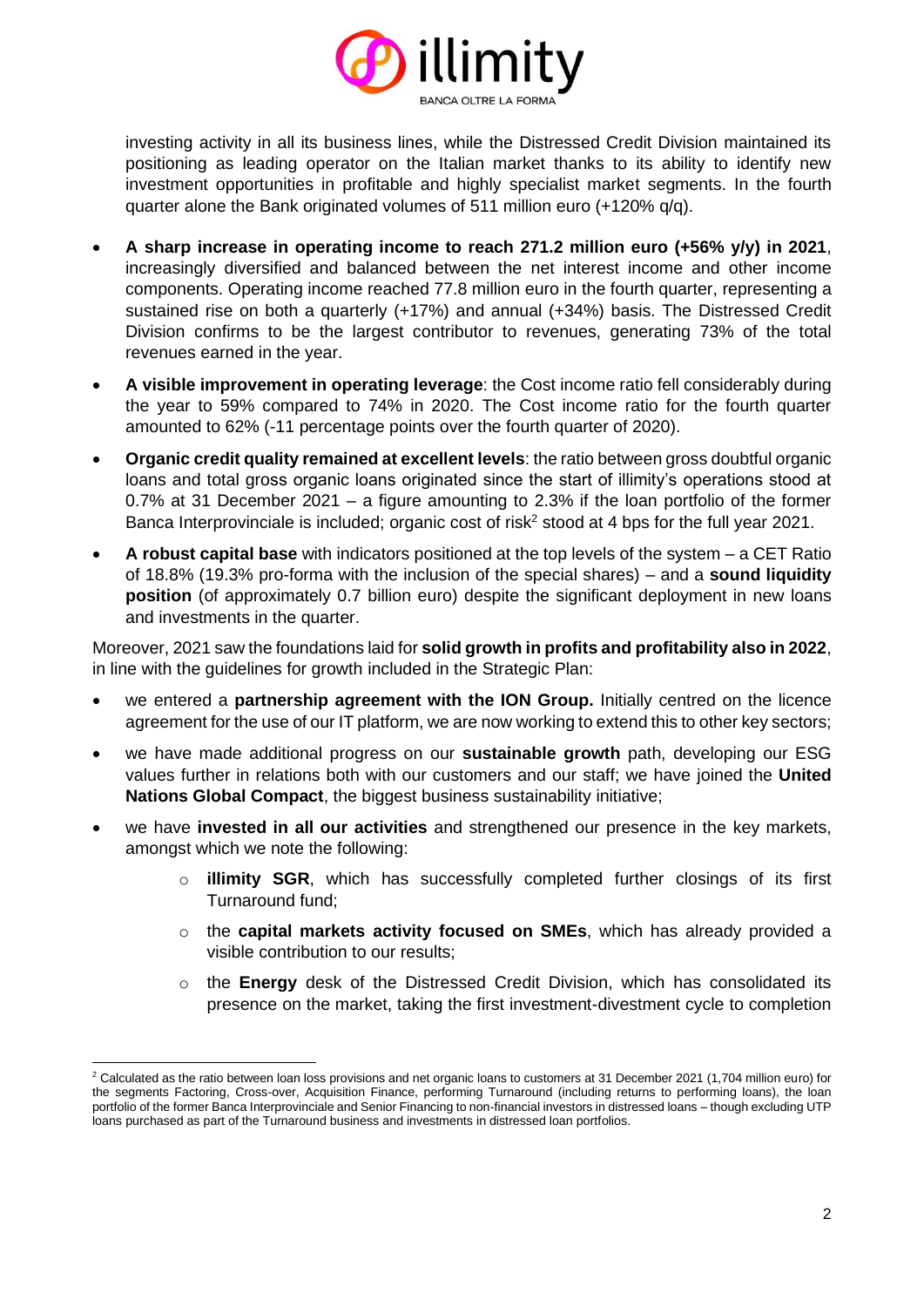

and achieving significant economic results;

- o **entry into the public procurement claims segment**, a large field with limited competition and high returns;
- o the strengthening of our product offering and the technology platform of **HYPE**, Italy's leading fintech;
- we have laid the foundations for the **launch of two completely new initiatives, based on technology**, that will take our future profitability well above the average for the sector. In 2022 illimity will become even more "tech":
	- o **b-ilty, the first digital business store for credit and financial services developed by illimity to help SMEs to grow**. b-ilty is a fully digital banking platform, conceived on the basis of the suggestions received from hundreds of small corporates and inspired by examples typical of the most globally widespread digital solutions;
	- $\circ$  thanks to our digital and real estate expertise, over the next few weeks we will also be launching the most innovative **proptech** company in Italy. An evolution of the strategy of our servicing unit which, as remarketing leader on the judicial real estate market, will enter the open real estate market, currently characterised by its large scale and significant need for innovation, with a new brand and an innovative platform.

**Corrado Passera**, **CEO** and **Founder** of **illimity**, commented: "*We ended 2021 with considerable satisfaction and are starting 2022 with a great deal of confidence.*

*A new phase of further growth is beginning in 2022. The performing, restructuring and distressed credit markets on which we have been concentrating since we were first established are even bigger than we initially envisaged and we have shown that we have strong and sustainable competitive advantages. Our growth will be further supported by three highly technological initiatives that are already operative today: b-ilty (the first complete digital platform for credit and financial services for SMEs), our proptech NewCo (a highly innovative proptech that will begin operations over the next few weeks) and HYPE (Italy's leading fintech). These initiatives all have in common the fact that they serve large markets and meet unsatisfied needs, that they have a highly scalable operating model and that they can open up to partnerships with key players.*

*Lastly, the synergies we will gradually unleash with the ION Group in all our business areas will bring further acceleration to illimity's growth path.*

*Our results and the work we have carried out to date enable us to be confident that the growth and profitability objectives included in the 2021-25 Strategic Plan (net profit of >240 million euro) are fully within our reach.* "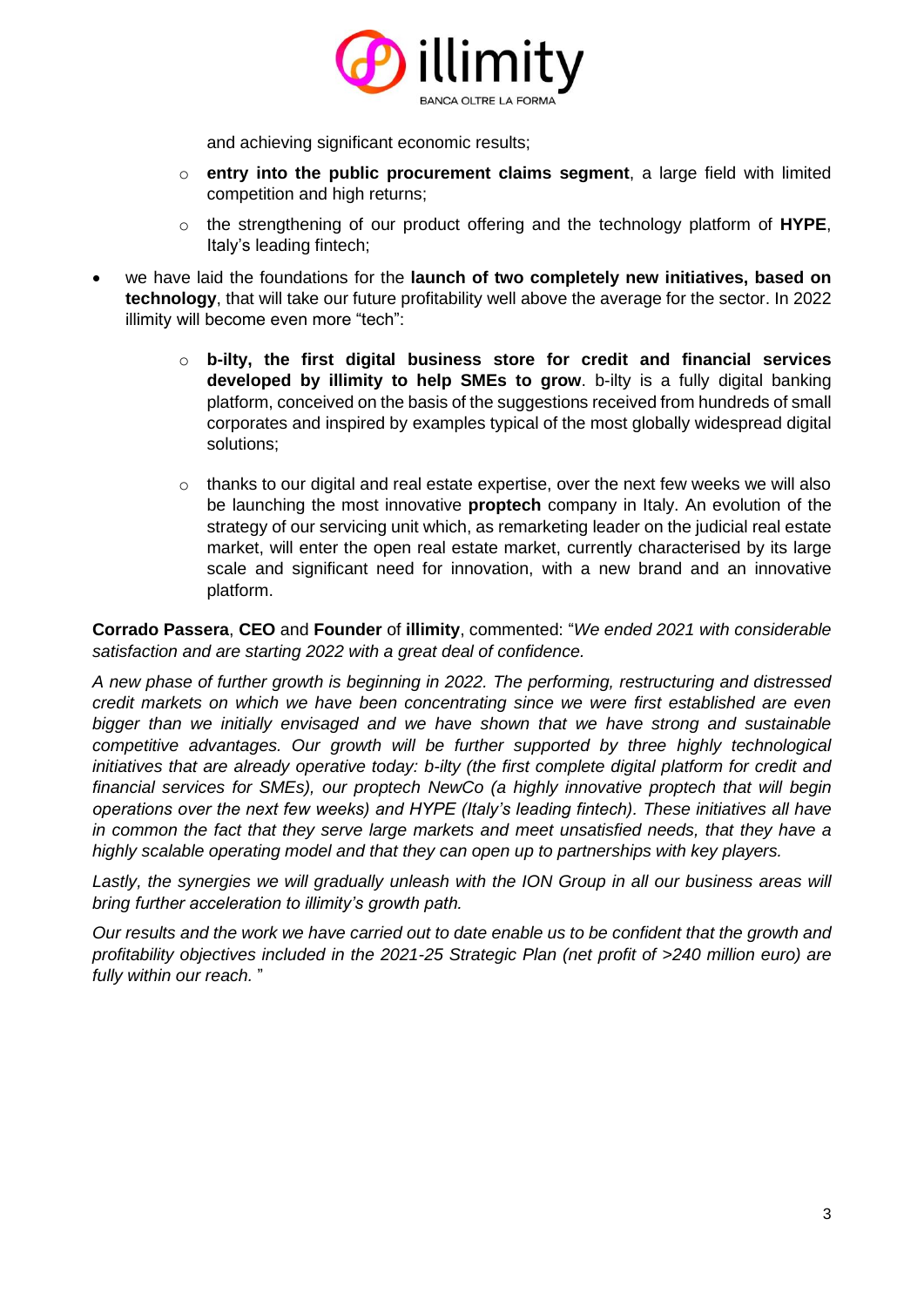

### **Key balance sheet figures**

#### *Figures in millions of euro*

| <b>Reclassified Balance sheet</b>                                | 31.12<br>$\overline{2020}$ | 31.03<br>2021            | 30.06<br>2021 | 30.09<br>2021 | 31.12<br>2021 | Δ<br>31.12.2021<br>QoQ % | Δ<br>31.12.2021<br>YoY % |
|------------------------------------------------------------------|----------------------------|--------------------------|---------------|---------------|---------------|--------------------------|--------------------------|
| Cash and cash equivalent                                         | 954                        | 752                      | 514           | 774           | 508           | (34)%                    | (47)%                    |
| Due from banks and other financial institutions                  | 632                        | 657                      | 608           | 543           | 468           | (14)%                    | (26)%                    |
| <b>Customer loans</b>                                            | 2,205                      | 2,234                    | 2,330         | 2,473         | 2,762         | 12%                      | 25%                      |
| - Distressed Credit <sup>1</sup> investments                     | 972                        | 973                      | 943           | 939           | 923           | (2)%                     | $(5)\%$                  |
| - Distressed Credit <sup>1</sup> senior financing                | 336                        | 316                      | 311           | 300           | 336           | 12%                      | 0%                       |
| - Growth Credit <sup>2</sup>                                     | 817                        | 869                      | 1,006         | 1,165         | 1,434         | 23%                      | 76%                      |
| - Cross-over & Acq. Finance <sup>3</sup>                         | 416                        | 452                      | 517           | 566           | 628           | 11%                      | 51%                      |
| - Turnaround                                                     | 243                        | 260                      | 303           | 389           | 438           | 13%                      | 81%                      |
| - Factoring                                                      | 158                        | 157                      | 186           | 211           | 368           | 75%                      | 133%                     |
| - b-ilty                                                         |                            | $\overline{\phantom{a}}$ |               |               | 3             | n.s                      | n.s.                     |
| - Non-core former Banca Interprovinciale                         | 80                         | 76                       | 70            | 69            | 66            | (4)%                     | (18)%                    |
| Financial assets Held To Collect & Sell (HTCS) <sup>4</sup>      | 91                         | 310                      | 315           | 280           | 300           | 7%                       | 228%                     |
| Financial assets measured at FVTPL <sup>5</sup>                  | 19                         | 50                       | 139           | 88            | 77            | (13)%                    | 314%                     |
| Investments in associates and companies subject to joint control | ÷,                         | 86                       | 84            | 82            | 80            | (2)%                     | n.s.                     |
| Goodwill                                                         | 36                         | 36                       | 36            | 36            | 36            | 0%                       | 0%                       |
| Intangible assets                                                | 33                         | 33                       | 37            | 40            | 49            | 24%                      | 48%                      |
| Other assets (Incl. Tangible and tax assets) <sup>6</sup>        | 156                        | 157                      | 267           | 330           | 382           | 16%                      | 144%                     |
| <b>Total assets</b>                                              | 4,126                      | 4,316                    | 4,331         | 4,646         | 4,661         | 0%                       | 13%                      |
| Due to banks                                                     | 534                        | 627                      | 582           | 546           | 411           | (25)%                    | (23)%                    |
| Due to customers                                                 | 2,552                      | 2,568                    | 2,643         | 2,714         | 2,818         | 4%                       | 10%                      |
| <b>Bond/Securities</b>                                           | 301                        | 302                      | 304           | 507           | 500           | (1)%                     | 66%                      |
| Shareholders' Equity                                             | 583                        | 665                      | 681           | 756           | 773           | 2%                       | 33%                      |
| Other liabilities                                                | 156                        | 154                      | 121           | 123           | 159           | 29%                      | 2%                       |
| <b>Total liabilities</b>                                         | 4,126                      | 4,316                    | 4,331         | 4,646         | 4,661         | 0%                       | 13%                      |
| Common Equity Tier 1 Capital                                     | 509                        | 530                      | 543           | 625           | 642           | 3%                       | 26%                      |
| <b>Risk Weighted Assets</b>                                      | 2,851                      | 3,018                    | 3,168         | 3,111         | 3,411         | 10%                      | 20%                      |

*2. Growth Credit Division, formerly the SME Division.*

*1. Distressed Credit Division, formerly the DCIS Division. 3. This figure includes part of the net loans to existing customers of Banca Interprovinciale, which due to their features are considered consistent with illimity's Growth Credit segment. It also includes the corporate high-yield bonds classified as HTC.*

*4. HTCS: financial assets measured at fair value through comprehensive income. This item includes the Bank's securities portfolio and any loans of the Distressed Credit Division which will probably be sold.*

*5. FVTPL: other financial assets at fair value through profit or loss. This item includes equity financial instruments purchased as part of Turnaround transactions, junior tranches of securitised non-performing loans acquired as part of Senior Financing transactions and investments in distressed energy credit purchased as part of the DC Division's activities.* 

*6. This includes assets of ca.92 million deriving from the purchase of tax credits (the "Ecobonus" scheme) and senior notes of ca. 43 million resulting from the securitisation of a portfolio of non-performing loans classified as assets held for sale. Any failure of the above figures to reconcile arises exclusively from rounding.*

At 31 December 2021, the Bank's **total assets** stood at **4.7 billion euro**, a rise of 13% over the same period of the previous year and effectively unchanged over the quarter ending 30 September 2021, albeit with a different mix by virtue of a decrease in liquid items balanced by an increase in interest-earning assets.

**Net customer loans and investments** at December 2021 reached almost **2.8 billion euro**, up by 12% over the previous quarter and by 25% over 31 December 2020. The main contribution to growth was provided by the Growth Credit Division, which saw a significant acceleration in volumes during the year – as a whole +23% on a quarterly basis and +76% over the same period of the previous year – in all business lines. The Distressed Credit Division's balance of investments and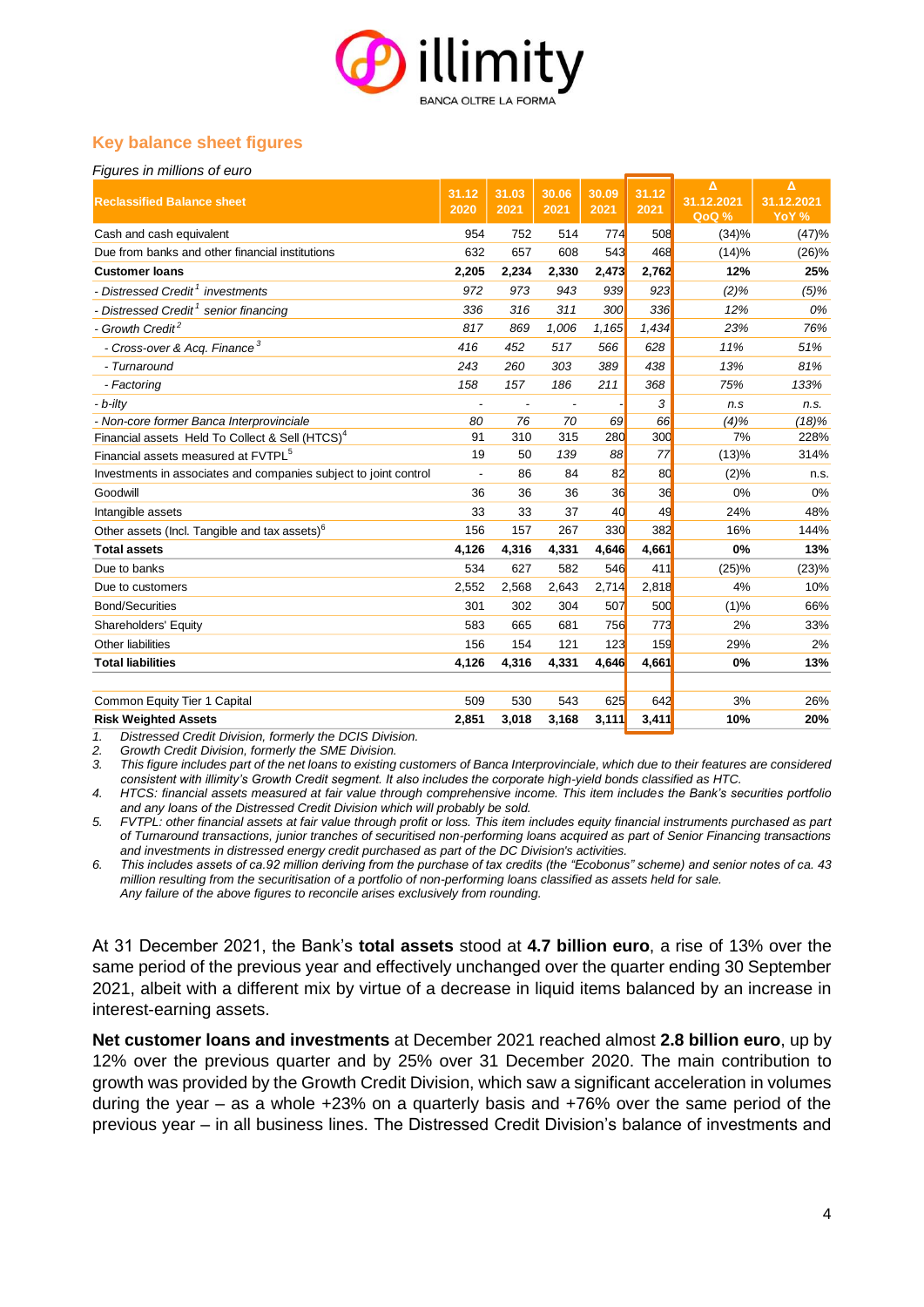

loans remained essentially unchanged due to the excellent performance in collections and disposals, leading to a significant positive economic contribution, in a market with a limited number of transactions due to the extension of the moratoria and some transactions of a significant amount concluded in January.

In addition, stated in the balance sheet for the first time are the net customer loans relating to b-ilty, the first digital store for small and medium-sized corporates, which saw a pilot phase involving selected businesses being carried out over the months prior to today's official commercial launch.

The quality of the Bank's loan portfolio remains highly solid and positioned at the top levels of the system. Of the total **new credit originating from illimity**, **gross impaired positions amount to 11.1 million euro**, corresponding to a ratio of gross doubtful organic loans to total gross organic loans of approximately **0.7%**. If the portfolio inherited from Banca Interprovinciale is also included, the stock of gross doubtful organic loans rises to 39.6 million euro, corresponding to a ratio between **gross doubtful organic loans and total gross organic loans of 2.3%**, a decrease over the previous quarter's 2.5% and one of the best in the Italian banking system. The stock of **net doubtful organic loans** at 31 December 2021 amounted to **21.0 million euro**, corresponding to a **ratio of 1.2% between net doubtful organic customer loans and total net organic customer loans** compared to 1.3% at the end of the previous quarter.

At the end of 2021, loans with **moratorium** applications totalled only **18 million euro**, equal to **around 1.2% of the loan portfolio of the Growth Credit Division**, mostly regarding the portfolio inherited from Banca Interprovinciale. In addition, as a result of the expiry of the moratorium on loans on 31 December 2021, the moratorium balance has been largely reduced to zero, there being no requirement for any additional forbearance measures.

In the fourth quarter the Bank's **liquidity** position – which consists of cash, the net interbank position and high-quality liquid securities – remained highly solid, despite the significant deployment of funds for new credit and investments during the quarter, and stood at **0.7 billion euro**.

At the end of 2021, illimity's **securities portfolio** stood at approximately **300 million euro**, a rise of 13% over the figure of 265 million euro posted at the end of September 2021. The securities portfolio mark-to-market net of tax stood at negative 5.8 million euro at the end of the quarter (2.9 million euro at the end of the previous quarter). The securities portfolio, all of which classified as Held to Collect and Sell, consisted of Italian government bonds (66%) and senior bonds (25%), with the balance being subordinated bonds (9%).

The line item "**Other assets**" consists of balances arising from the purchase of tax credits – the government's "Ecobonus" scheme – this amounting to 92 million euro, a figure which stood at 62 million at the end of January 2022 and which following the recent changes in legislation introduced by the "Sostegni Ter" decree will only be used to offset tax charges.

illimity's **total financing** stood at **3.7 billion euro** at 31 December 2021, a decrease of 1% over the figure at the end of September 2021.

**CET1 Capital increased** to **642 million euro** in the fourth quarter, mainly as a result of the net profit for the quarter and the utilisation of deferred tax assets.

**Risk-weighted assets** (RWAs) rose by around 10% during the quarter to over **3.4 billion euro**, mainly due to the significant rise in loans and investments in the fourth quarter of 2021 and the annual revision of operating risk. The ratio between the Bank's RWAs and its total assets, slightly increasing over the previous quarter, remained contained at around 70%.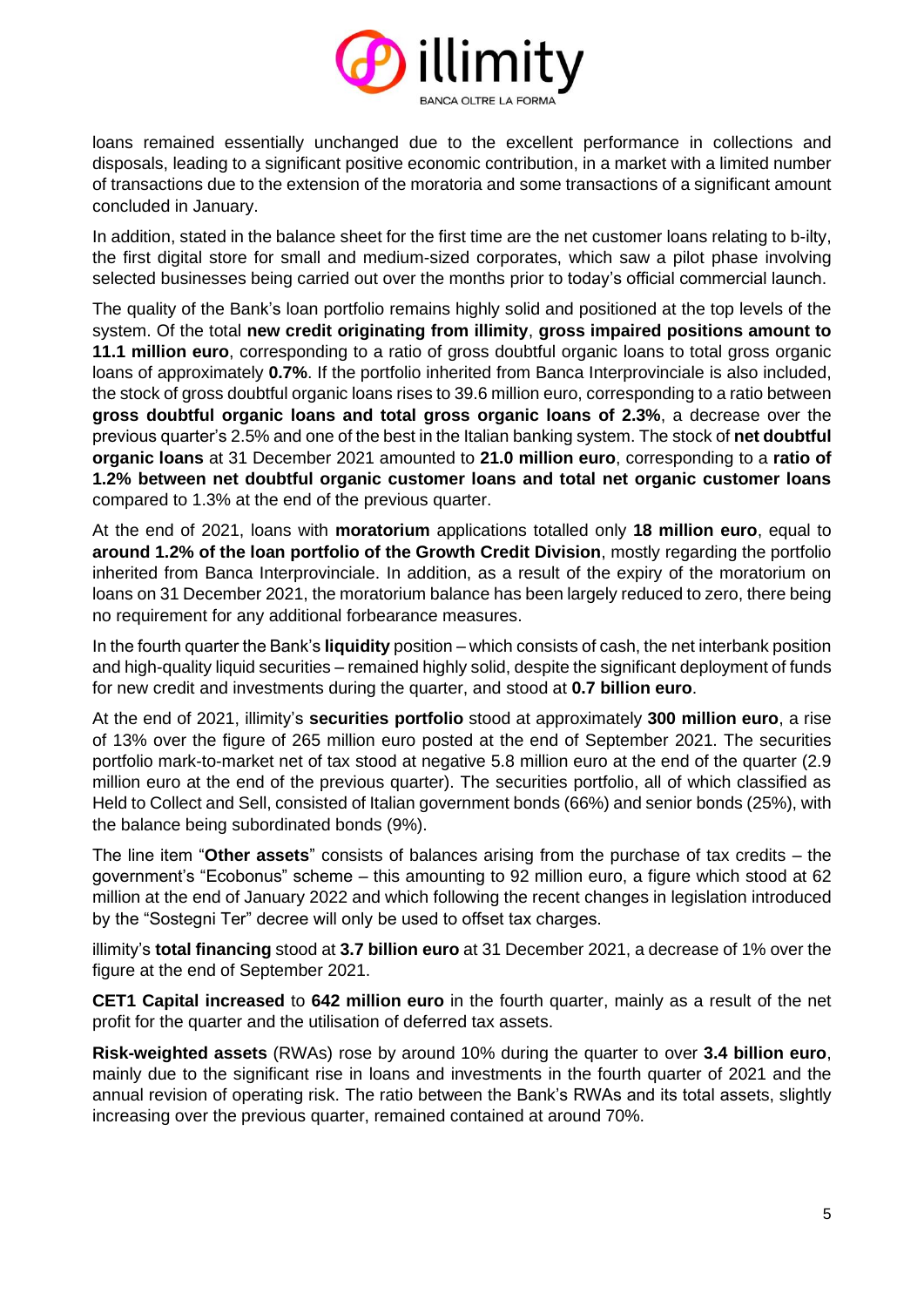

As a result of the above dynamics, illimity's **CET1 Ratio** remained robust at **18.8%** at 31 December 2021. If special shares of 14.4 million euro are included in own funds, the Bank's pro-forma CET1 Ratio becomes 19.3%.

The **Total Capital Ratio**, which includes the 200 million euro Tier 2 subordinated bond in regulatory capital, amounted to **24.7%.**

The **Liquidity Coverage Ratio (LCR)** stood at **approximately 180%** at the end of 2021, confirming a considerable liquidity buffer, while the **Net Stable Funding Ratio (NSFR)** was **significantly above minimum regulatory requirements**.

\*\*\*

**Key income statement figures**

*Figures in millions of euro*

| <b>Reclassified Income Statement</b>                                  | <b>4Q20</b> | 1Q21   | <b>2Q21</b>              | <b>3Q21</b> | 4Q21   | $\Delta$<br>$Q/Q$ % | Δ<br>Y/Y% | <b>FY20</b> | <b>FY21</b> | A FY<br>Y21/Y20% |
|-----------------------------------------------------------------------|-------------|--------|--------------------------|-------------|--------|---------------------|-----------|-------------|-------------|------------------|
| Interest income                                                       | 43.1        | 46.0   | 47.5                     | 50.6        | 50.8   | 0%                  | 18%       | 146.0       | 195.0       | 34%              |
| Interest expenses <sup>1</sup>                                        | (12.3)      | (14.8) | (14.3)                   | (16.4)      | (16.4) | (0%)                | 34%       | (42.7)      | (61.8)      | 45%              |
| Net interest income                                                   | 30.8        | 31.2   | 33.2                     | 34.2        | 34.5   | 1%                  | 12%       | 103.3       | 133.1       | 29%              |
| Net fees and commissions                                              | 6.5         | 4.9    | 8.7                      | 10.3        | 11.6   | 13%                 | 78%       | 14.8        | 35.6        | 140%             |
| Net result from trading                                               | 2.7         | 3.8    | 1.1                      | 7.5         | 6.2    | (18%)               | 124%      | 8.5         | 18.6        | 119%             |
| Net other income/expenses                                             | 4.1         | 2.0    | 2.1                      | 7.4         | 6.6    | (12%)               | 60%       | 4.8         | 18.2        | 275%             |
| Profit from closed purchased distressed credit positions <sup>2</sup> | 14.0        | 11.4   | 26.0                     | 7.1         | 19.0   | 168%                | 35%       | 42.6        | 63.5        | 49%              |
| Gain (loss) from disposal of investments                              |             | 2.3    | $\overline{\phantom{a}}$ |             |        |                     |           |             | 2.3         |                  |
| Operating income                                                      | 58.2        | 55.7   | 71.1                     | 66.6        | 77.8   | 17%                 | 34%       | 174.1       | 271.2       | 56%              |
| Staff costs                                                           | (16.0)      | (16.6) | (19.0)                   | (15.9)      | (22.2) | 40%                 | 39%       | (52.1)      | (73.7)      | 42%              |
| Other operating expenses                                              | (23.8)      | (16.5) | (19.2)                   | (17.1)      | (23.3) | 37%                 | (2%)      | (68.6)      | (76.2)      | 11%              |
| Depreciation & Amortisation                                           | (2.5)       | (3.0)  | (2.2)                    | (2.6)       | (2.9)  | 9%                  | 18%       | (8.6)       | (10.7)      | 25%              |
| <b>Operating costs</b>                                                | (42.3)      | (36.1) | (40.4)                   | (35.6)      | (48.5) | 36%                 |           | 15% (129.3) | (160.6)     | 24%              |
| <b>Operating profit</b>                                               | 15.9        | 19.5   | 30.7                     | 31.0        | 29.4   | (5%)                | 84%       | 44.8        | 110.6       | 147%             |
| Loan loss provision charges                                           | (1.7)       | 0.8    | (1.6)                    | (0.4)       | 0.6    | n.s.                | n.s.      | (5.9)       | (0.7)       | (89%)            |
| Value adjustments on purchased distressed credit                      | (4.2)       | 3.9    | (4.6)                    | (0.1)       | (14.1) | n.s.                | 235%      | 2.5         | (14.8)      | n.s.             |
| Value adjustments on securities and loans to banks                    | 0.2         | (1.6)  | 0.3                      | 0.5         | (0.4)  | n.s.                | n.s.      | 0.1         | (1.2)       | n.s.             |
| Other net provisions for risks and charges                            | (0.4)       | (0.0)  | 0.0                      |             | (0.2)  |                     | (49%)     | (0.5)       | (0.2)       | (53%)            |
| Other income from equity investments                                  |             | (2.1)  | (1.9)                    | (2.0)       | (1.8)  | (10%)               |           |             | (7.8)       |                  |
| Contribution to banking sector schemes                                | (1.4)       | (1.4)  | (0.6)                    | (1.8)       | (1.4)  | (23%)               | (6%)      | (2.3)       | (5.1)       | 119%             |
| Profit (loss) before tax                                              | 8.3         | 19.1   | 22.4                     | 27.2        | 12.1   | (55%)               | 46%       | 38.7        | 80.8        | 109%             |
| Income tax                                                            | (1.6)       | (6.5)  | (7.5)                    | (8.5)       | 7.3    | n.s.                | n.s.      | (7.6)       | (15.3)      | 101%             |
| <b>Net result</b>                                                     | 6.8         | 12.6   | 14.9                     | 18.8        | 19.4   | 3%                  | 187%      | 31.1        | 65.6        | 111%             |

*1. This item does not include costs relating to leasing liabilities, which have been classified as administration costs; on the other hand it includes commission expenses and stamp duty related to deposits on the Raisin platform.* 

*2. Gains from the definitive closure of non-performing exposures either through disposal to third parties or through a discounted payoff strategy ("saldo e stralcio") agreed with the debtor.* 

*Any failure of the above figures to reconcile arises exclusively from rounding.*

illimity has fully met the 2021 profit guidance it announced to the market when presenting its 2021- 25 Strategic Plan on last 22 June, reporting **net profit of 65.6 million euro** for the year.

Net interest income in the fourth quarter of 2021 totalled **34.5 million euro**, essentially unchanged on a quarterly basis and rising by 12% over the fourth quarter of 2020. Of this total, **50.8 million euro** came from **interest income**, this also stable on a quarterly basis but increasing by ca. 4% if the non-recurring income of around 1 million euro arising from the TLTRO III which was recognised in the third quarter is excluded. Compared to the same period of the previous year, interest income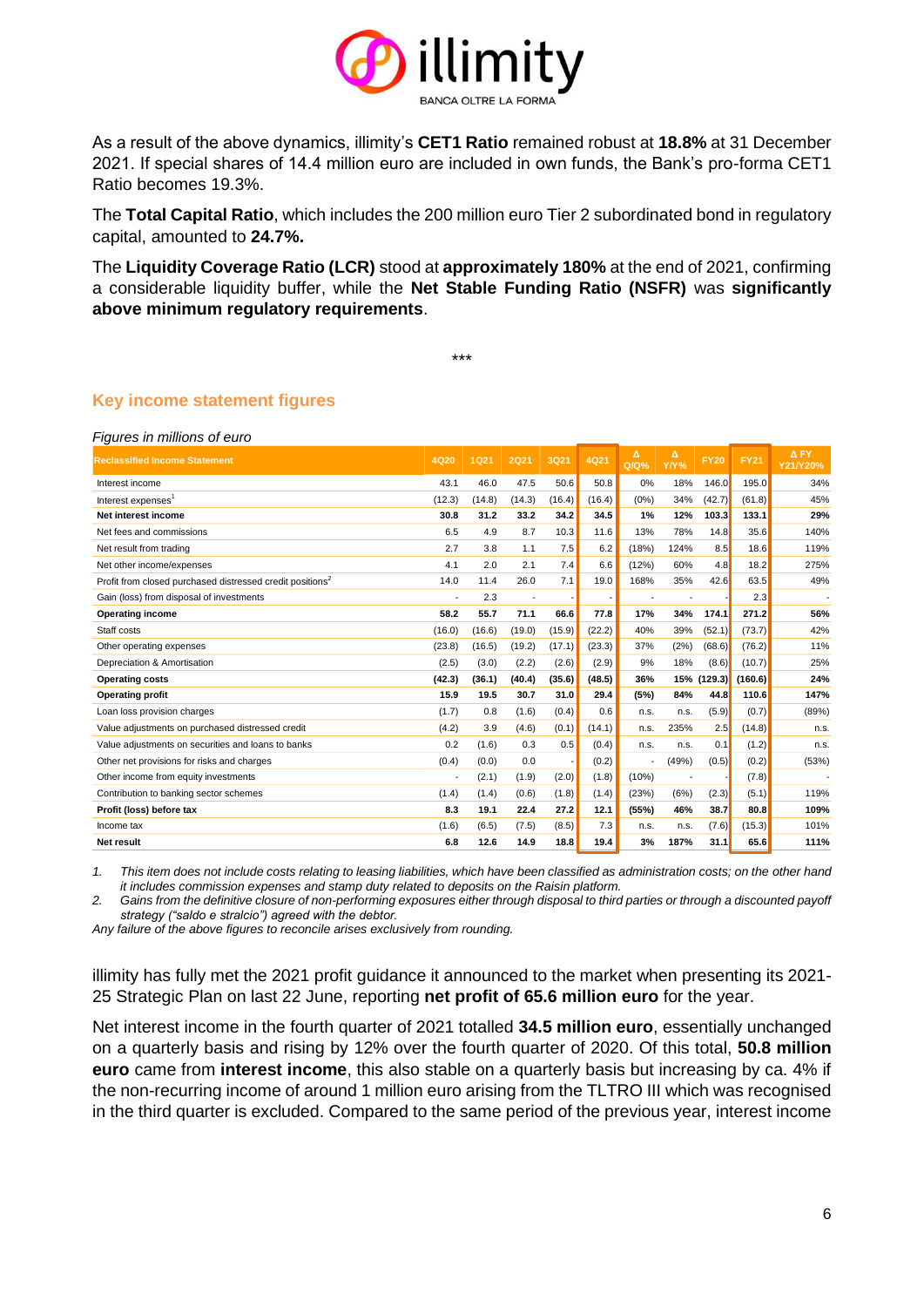

rose by 18%. **Interest expense** for the fourth quarter of 2021 remained stable at **16.4 million euro**, although rose by 34% over the same period in 2020, mostly due to the placement of the first Tier 2 subordinated bond in July 2021 for a total amount of 200 million euro.

Taken as a whole, **net interest income reached 133.1 million euro in 2021** (+29% y/y), benefiting not only from the significant contribution made by the Distressed Credit Division, which generated 108.0 million euro in the year, but also from the sharp acceleration of the Growth Credit Division which provided 20.9 million euro.

**Net fees and commissions** continued their constant growth in the fourth quarter of 2021 to reach **11.6 million euro**, corresponding to a rise of 13% on a quarterly basis and of 78% over the same period in 2020. This positive dynamic is mainly due to loans disbursed by the Growth Credit Division, including factoring activities, and the excellent performance of the remarketing activities carried out by neprix Sales, which benefited from a particularly vigorous real estate market during the last part of 2021.

**Net fees and commissions** accordingly reached a total of **35.6 million euro** in 2021, up by 140% over 2020, with 24.0 million euro coming from the Growth Credit Division, which also benefited from the contribution of the new Capital Markets desk, and a further 9.6 million euro arriving from the Distressed Credit Division, 1.7 million euro from illimity SGR and 0.3 million euro from the Direct Banking Division.

**Net profit from trading activities** reached **6.2 million euro** in the fourth quarter of 2021, with the majority represented by revenues earned from the Bank's ordinary investment activity and from customer services. This component also includes income of around 2.0 million euro arising from the Distressed Credit Division's **workout strategies**, which are classified as part of the **net result from trading** as they regard financial instruments relating to the Energy and Real Estate sectors accounted for at fair value. The item also includes net income of ca. 0.9 million euro arising from the interest rate risk hedging activity carried out for customers by the Capital Markets desk and the revaluation of an equity item relating to a Turnaround position amounting to 2.3 million euro. The total also includes net income of 0.4 million deriving from the Bank's securities portfolio.

**Other operating income** of **6.6 million euro** includes the quarterly revenues of 4.25 million euro **due under the licence agreement entered into with the ION Group** for the use of the IT system developed by illimity. This agreement was developed as part of a strong strategic alliance with the ION Group which will give rise to important synergies, currently being worked on, capable of creating value in all the illimity Group's activities.

**Income from closed distressed credit positions** confirmed itself as a significant and distinctive item of illimity's revenues, with profits of **19.0 million euro** being earned in the fourth quarter of 2021 (+168% q/q and +35% y/y). This income arises almost exclusively from the Distressed Credit Division and was generated from the final settlement of positions using "discounted payoff" transactions and from the sale of positions, which in the quarter include profits on the sale of repossessed property (for around 6 million euro). Income from closed distressed credit positions accordingly reached **63.5 million euro in 2021** (a rise of 49% over 2020), of which 4.2 million euro attributable to positions in the Turnaround segment.

As a result of the above items, **operating income** reached **77.8 million euro** in the fourth quarter of 2021, representing a rise of 34% over the figure for the fourth quarter of 2020 and 17% over the previous quarter. In this way **operating income for 2021** rose to **271.2 million euro**, an increase of 56% over 2020.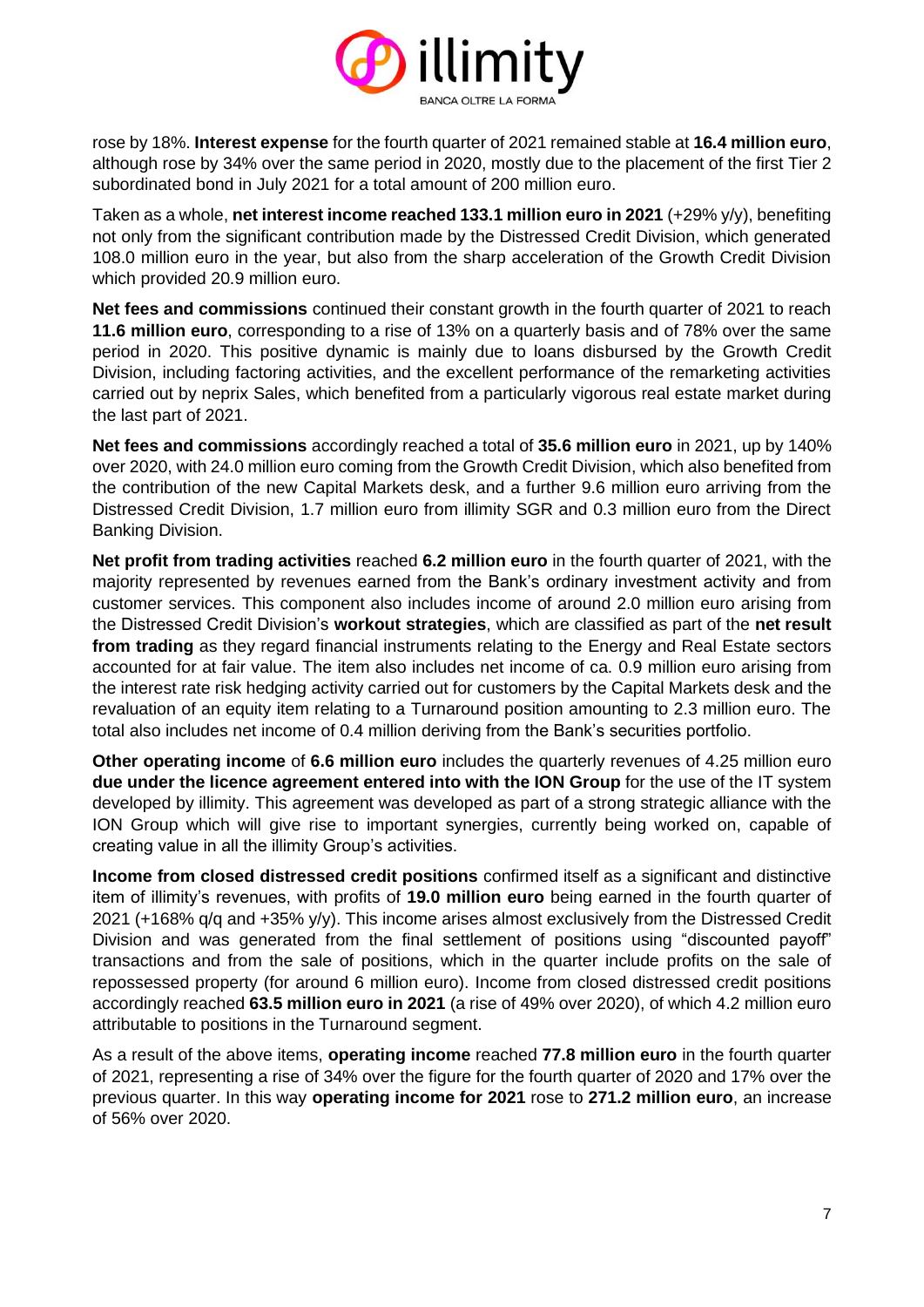

**Operating costs** for the fourth quarter of 2021 totalled **48.5 million euro**, up by 15% over the same period of 2020. It should be noted that starting from the fourth quarter of 2021 operating costs are restated as a result of the reclassification of contribution to banking sector schemes to a specific item in the Group's income statement, in line with industry practice.

Comparison with the third quarter 2021, which indicates an increase of 36% in operating costs, is in part affected by the positive seasonality from which staff costs benefited in the previous quarter. It also reflects the increase in the variable component of staff remuneration, arising from the positive results achieved during the year, and the significant investments made in the new initiatives launched in the first part of 2022, which will already begin producing visible results in the current year.

Taken as a whole, **operating costs for 2021** amounted to **160.6 million euro**, representing a rise of 24% over 2020.

As a consequence of the above dynamics, the **Cost income ratio for the whole of 2021 closed at 59%, a fall of 15 percentage points over the 2020 figure of 74%.** This result is in line with the forecasts in the 2021-25 Strategic Plan which – it will be remembered – envisages that the Cost income ratio will drop to below 50% by 2023 and decrease further to below 40% by 2025.

**Net positive adjustments to loans of ca. 0.6 million euro were recognised during the quarter**. The persistence of robust credit quality, due also to the high component of loans with public guarantees made available by government decrees (over 40% of new loans disbursed during the quarter by the Growth Credit Division), and the excellent quality of the portfolio of originated loans, led to the partial reversal of certain conservative assumptions previously built into the risk models. As a result of this dynamic, **organic cost of risk**<sup>3</sup> **for 2021 as a whole** stood at particularly contained levels and amounted to **4 bps**.

During the fourth quarter of 2021 the Bank recognised **net write-downs of purchased distressed credit** of **14.1 million euro**, mainly as the result of a change in workout strategy (from extrajudicial to judicial) on certain specific positions in the Distressed Credit Division, inspired by a conservative approach to managing credit risk.

The **pro-rata consolidation of HYPE** led to a loss of **2.3 million euro**<sup>4</sup> in the fourth quarter, accounted for as **Other income from equity investments**. Other income from equity investments<sup>5</sup> generated a loss of **7.8 million euro** for 2021 as a whole. It is recalled that HYPE's results are consolidated using the equity method and that these results, along with only partially benefiting from the contribution expected to arrive from the new Open banking services and products launched at the end of September 2021, reflect the anticipation of certain investments designed to strengthen the company's technological infrastructure and organisational structure.

It is further noted that the Bank has opted to pay a one-off substitute tax, pursuant to article 15, paragraph 10-ter of Decree Law no. 185/2008, on the higher value recognised in its consolidated

<sup>&</sup>lt;sup>3</sup> Calculated as the ratio between loan loss provisions and net organic loans to customers at 31 December 2021 (1,704 million euro) for the segments Factoring, Cross-over, Acquisition Finance, performing Turnaround (including returns to performing loans), the loan portfolio of the former Banca Interprovinciale and Senior Financing to non-financial investors in distressed loans – though excluding UTP loans purchased as part of the Turnaround business and investments in distressed loan portfolios.

<sup>4</sup> In the fourth quarter of 2021, the item "Other income from equity investments" also includes ca. 0.5 million euro arising from the prorata portion of the investment in SpicyCo S.r.l..

<sup>&</sup>lt;sup>5</sup> The item "Other income from equity investments" for the year 2021 includes ca. 0.5 million euro arising from the pro-rata portion of the investment in SpicyCo S.r.l., recognised in the fourth quarter, and ca. 54 thousand euro of pro-rata losses referring to another investment vehicle in the Distressed Credit Division, recognised in the third quarter of 2021.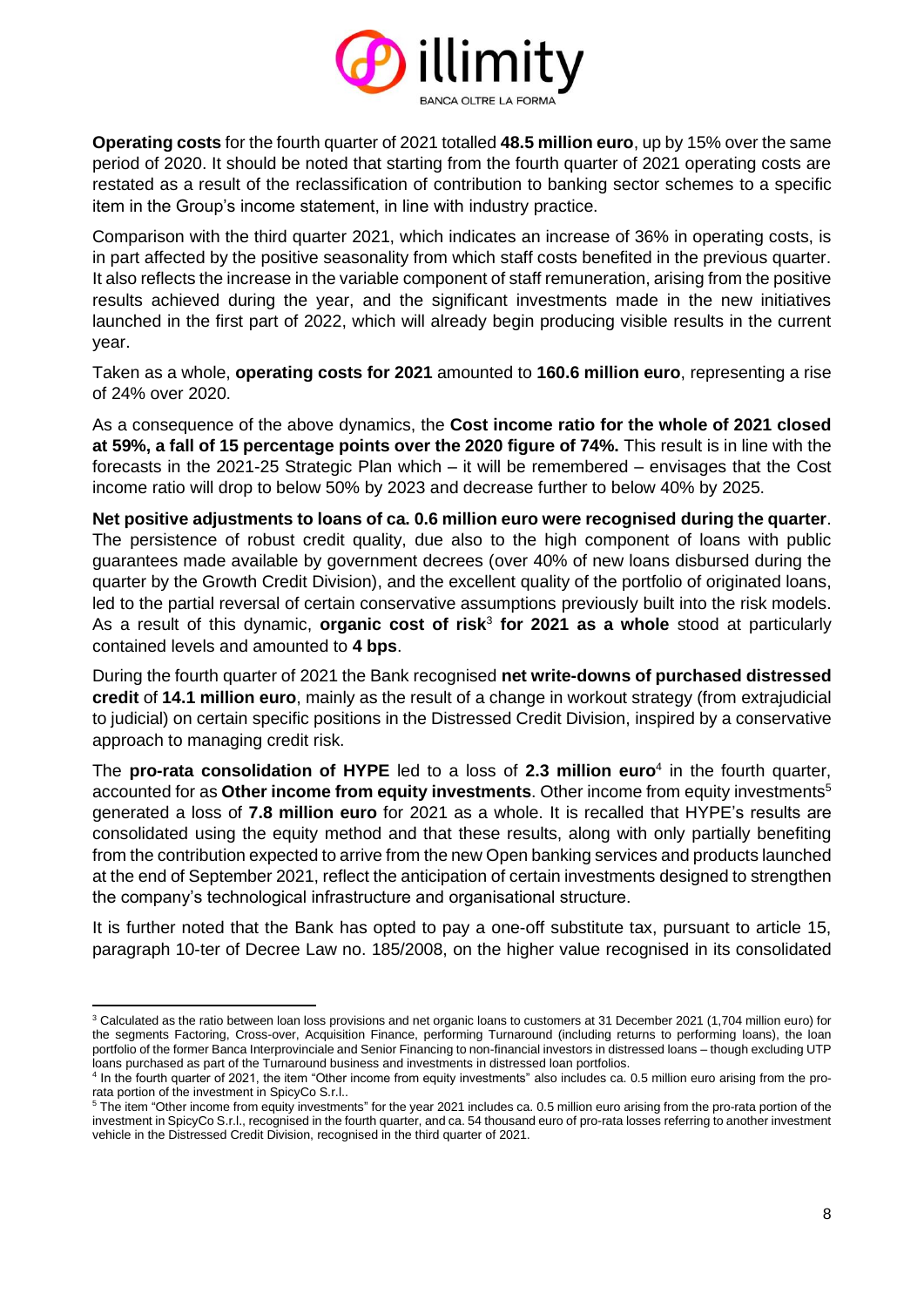

balance sheet on the purchase of its 50% interest in HYPE. As a result of the **fiscal recognition of the goodwill**, a net tax benefit of 10.9 million euro was generated in the fourth quarter, leading to net positive income tax of **7.3 million euro** for the period.

The quarter accordingly closed with a **net profit of 19.4 million euro**, taking **net profit for 2021 as a whole to 65.6 million euro**, more than double 2020 earnings of 31.1 million.

\*\*\*

### **Contribution of the business units to the Group's results**

The following table sets out the key figures summarising the way in which the illimity Group's business segments evolved during 2021.

| FY21, data in million euro             | <b>Growth</b><br><b>Credit</b><br><b>Division</b> | <b>Distressed</b><br><b>Credit</b><br><b>Division</b> | <b>Direct</b><br><b>Banking</b><br><b>Division</b> | <b>illimity</b><br><b>SGR</b> | <b>Corporate</b><br><b>Centre</b> | <b>Total</b> |
|----------------------------------------|---------------------------------------------------|-------------------------------------------------------|----------------------------------------------------|-------------------------------|-----------------------------------|--------------|
| Net interest income                    | 20.9                                              | 108.0                                                 | 4.2                                                |                               |                                   | 133.1        |
| Net fees and commissions               | 24.0                                              | 9.6                                                   | 0.3                                                | 1.7                           |                                   | 35.6         |
| Other income                           | 9.6                                               | 80.9                                                  | 10.8                                               | 0.1                           | 1.1                               | 102.5        |
| <b>Operating income</b>                | 54.5                                              | 198.5                                                 | 15.3                                               | 1.8                           | 1.1                               | 271.2        |
| Staff costs                            | (12.3)                                            | (27.0)                                                | (7.8)                                              | (2.3)                         | (24.3)                            | (73.7)       |
| Other operating expenses and D&A       | (10.0)                                            | (41.3)                                                | (11.9)                                             | (0.5)                         | (23.2)                            | (86.9)       |
| <b>Operating costs</b>                 | (22.3)                                            | (68.3)                                                | (19.7)                                             | (2.8)                         | (47.5)                            | (160.6)      |
| <b>Operating profit</b>                | 32.2                                              | 130.2                                                 | (4.4)                                              | (1.0)                         | (46.4)                            | 110.6        |
| Provisions                             | 1.4                                               | (18.3)                                                |                                                    |                               |                                   | (16.9)       |
| Other income from equity investments   |                                                   | 0.4                                                   | (8.2)                                              |                               |                                   | (7.8)        |
| Contribution to banking sector schemes | (1.0)                                             | (0.7)                                                 | (0.8)                                              |                               | (2.6)                             | (5.1)        |
| Profit (loss) before tax               | 32.6                                              | 111.6                                                 | (13.4)                                             | (0.98)                        | (49.0)                            | 80.8         |
| Interest earning assets                | 1,649                                             | 1,529                                                 | 3                                                  | 0                             | 976                               | 4,157        |
| Other assets                           | 96                                                | 95                                                    | 89                                                 |                               | 224                               | 504          |
| <b>RWA</b>                             | 1,017                                             | 2,020                                                 | 61                                                 | 3                             | 311                               | 3,411        |

### **Growth Credit Division** (previously the SME Division)

Through the positive contribution of all its business lines, the Growth Credit Division achieved very positive results in the fourth quarter of 2021, in terms of both new business volumes originated and its contribution to consolidated profits.

**Net customer loans** of the Division stood at **1,434 million euro**, up by 23% on a quarterly basis and by 76% over 31 December 2020.

The **Cross-over & Acquisition Finance** segment **disbursed new loans of 105 million euro during the fourth quarter of 2021, of which around 50% in loans with public guarantees**, highly-profitable lending for the Bank due to the low risk profile and limited capital absorption. New lending amounted to around 5 million euro in January 2022, to which should be added 44 million euro of loans not yet booked but already approved. Taken overall, in 2021 the Cross-over &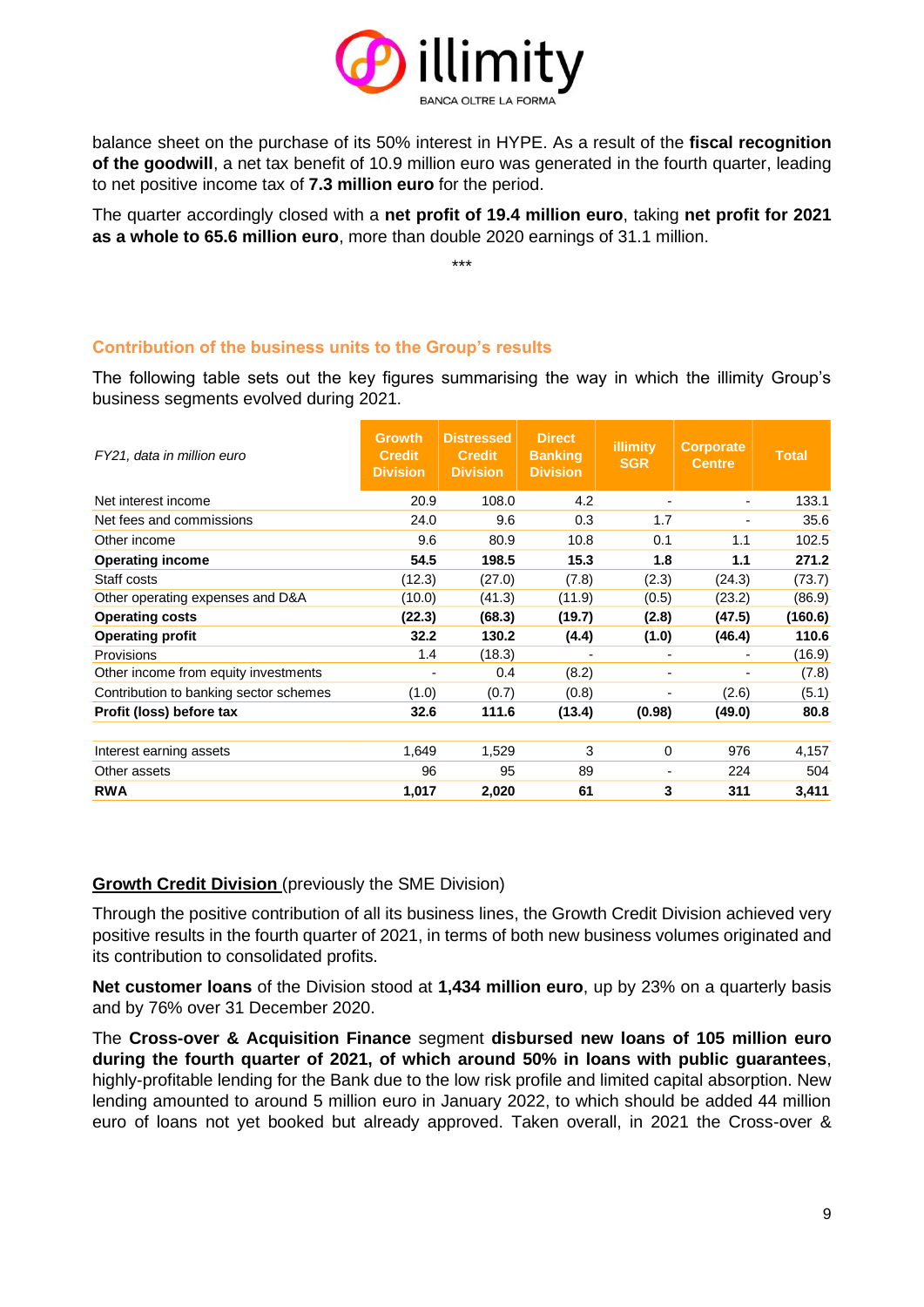

Acquisition Finance segment disbursed volumes of 314 million euro, an increase of 33% over 2020.

The **Turnaround** segment saw vigorous acceleration during the fourth quarter of 2021, generating **new business volumes of 121 million euro**. This dynamism continued in January 2022, with the generation of new business amounting to 29 million euro, to which should be added 4 million euro of loans not yet booked but already approved. In total, the Turnaround segment generated volumes of 269 million euro in 2021, representing an increase of 53% over 2020.

At the end of 2021, around 50% of customer loans in the Cross-over & Acquisition Finance and Turnaround segments were backed by public guarantees.

The pipelines of both business lines are significant and amount as a whole to almost 150 million euro, making it possible to envisage a promising performance for them both during the first few months of 2022.

**Factoring** enjoyed a particularly vigorous fourth quarter in 2021, generating **turnover of 495 million euro** and taking the figure to **1,179 million euro for 2021 as a whole**, representing a rise of 60% over 2020. Customer loans stood at 368 million euro at 31 December 2021, an increase of 75% over September 2021 and more than double the figure at 31 December 2020. The positive dynamic of this business was supported by the gradual increase in the number of customers – clients and debtors – which had reached 190 and over 850 respectively by the end of 2021, up by ca. 58% and 70% since the beginning of the year. Furthermore, this line of business provides an excellent return on capital, due also to the new insurance coverage responding to the requirements of regulatory provisions for the purpose of reducing capital absorption, which enabled a significant reduction to be achieved in the risk weighting for such assets (ratio between RWAs and net loans below 50%).

It is worth mentioning the important results achieved by the **capital markets** activity, which is aimed at the SME segment. Since being launched in the first quarter of 2021, this has already successfully concluded three IPOs and obtained additional mandates as Euronext Growth Advisor (formerly known as Nomad - Nominated Adviser), generating fees and commissions totalling **3.6 million euro in 2021**. In addition, in July 2021, the capital markets unit created a platform for solutions hedging against interest rate risk, again directed at SMEs, which in 2021 generated profits of 0.9 million euro from trading activity, based on a notional of approximately 120 million euro.

Lastly, a key event for the Growth Credit Division in the fourth quarter of 2021 was the launch of the **Basket Bond business**. Realised in collaboration with Eni S.p.A. and ELITE (a company of the Borsa Italiana/Euronext Group), the "Basket Bond – Sustainable Energy" programme is the first innovative financial tool aimed at all companies within the integrated energy chain, with a specific focus on SMEs and dedicated to sustainable development goals. Companies who quality for the programme will access to financial resources – on favourable terms according to their current and expected sustainability profile – to be used in projects and investments directed at achieving the United Nations' Sustainable Development Goals. As Arranger, illimity will look after the structuring of the operation and determine the financial characteristics supporting the companies involved in issuing and placing bonds.

Turning to the main items in the income statement, the Division ended 2021 with **operating income of 54.5 million euro** (+71% over 2020) and **pre-tax income of 32.6 million euro** (around four times the 2020 figure). These results benefited from the strong thrust to volume growth that supported net interest income and from the significant contribution of fees and commissions resulting from the disbursement of new loans and from the new initiatives launched in 2021.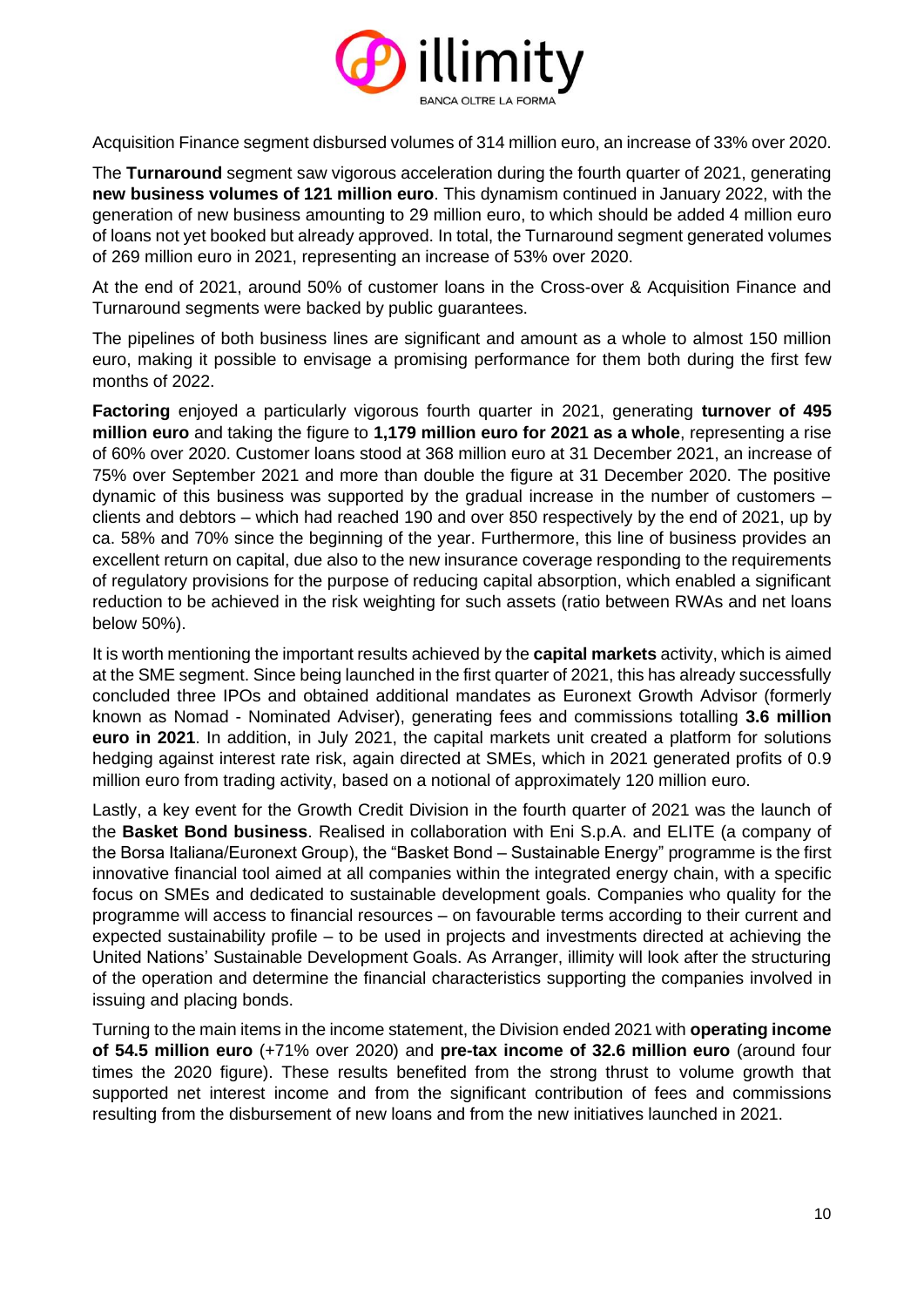

As a result of the above dynamics, by virtue of a progressive and constant improvement in operating leverage, the **Cost income ratio for 2021** fell to approximately **41%**, a sharp improvement over September 2021 (46%) and 2020 as a whole (65%).

#### **Distressed Credit Division** (previously the Distressed Credit Investment & Servicing Division)

At the end of 2021 **net loans to customers** in the Distressed Credit Division stood at around **1,259 million euro**, up by ca. 2% over September 2021 and falling slightly (by around 4%) over the figure of the previous year, also due to the solid performance of collections and disposals during the year and the completion of certain significant transactions only in the first days of 2022.

In the year just ended the Distressed Credit Division originated new investments totalling **278 million euro**, of which **81 million euro in the last quarter of the year**, followed by **transactions of 72 million euro already approved but not yet booked in January**, due also to a shifting in the timing of completion. The distressed credit transaction market in Italy was affected in 2021 by the extension of business support measures (including in particular the moratorium on loans). In this context, illimity was able to maintain its primary market positioning thanks to its ability to originate new investment opportunities in attractive segments characterised by low competition where highly specialist expertise is required, such as the Energy and Real Estate segments.

As confirmation of this ability, illimity announced its **entry into the public procurement claims segment** in January, with the purchase of a portfolio having a total face value of ca. 1.8 billion euro**<sup>6</sup>** . These positions relate to claims raised by construction companies against public procurement bodies for unforeseen costs incurred in the construction of infrastructure which, in the specific cases, has been completed and tested.

In this respect there is a promising pipeline of ca. 214 million euro for the next few months.

In **Senior Financing, transactions amounted to 47 million euro in the fourth quarter of 2021**, up by 42% over the fourth quarter of 2020. A further 55 million euro of loans were approved but not yet booked in January 2022. In 2021, therefore, **Senior Financing transactions totalled ca. 70 million euro**, down by 17% over 2020. There is a pipeline of 38 million euro in Senior Financing over the next few months.

The total assets managed by **neprix**, the illimity Group company specialising in servicing distressed corporate loans and remarketing activities, stood at **8.5 billion euro** at 31 December 2021 in terms of the gross book value ("GBV") of the loans serviced and the real estate assets and capital goods held for sale.

During the fourth quarter of 2021, the Distressed Credit Division laid the foundations for refocusing neprix's strategy, designed to further develop its positioning on target markets. The company's Credit Management Division will gradually increase its focus and specialisation on distressed corporate loans secured by real estate, typically of medium to large amounts. The Sales Division, already leader in the judicial auction market in Italy, will be channelled into a new proptech company in 2022, and already over the next few weeks – with a new brand and an innovative digital platform – will also begin operating on the open real estate market, an enormous market having a decisive need for innovation.

 $6$  Reference should be made to the press release issued on 25 January 2022 for further details of this transaction.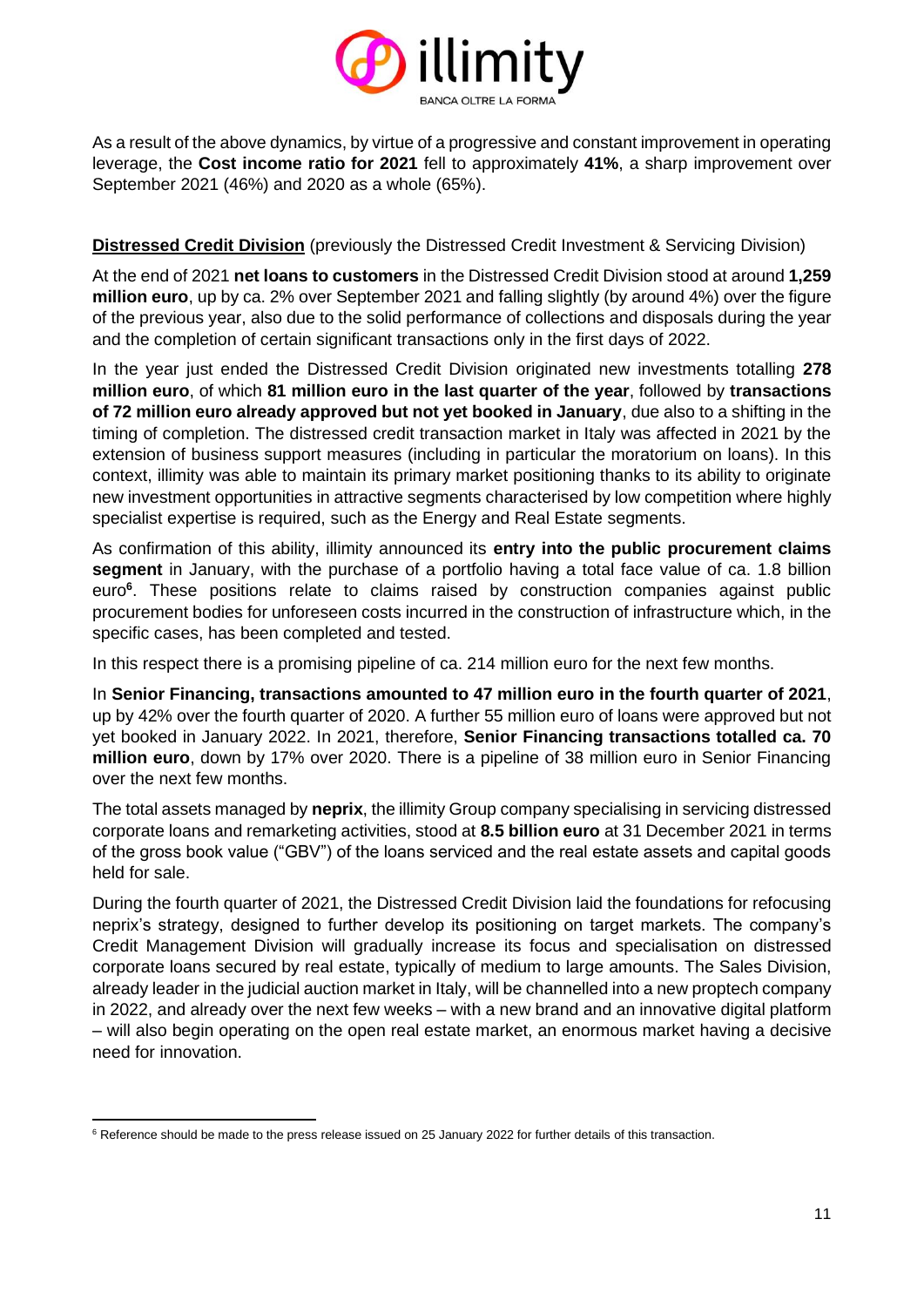

With **pre-tax profits of 111.6 million euro**, the Distressed Credit Division once again proved itself to be the main contributor to consolidated profits in 2021. The Division's **Cost income ratio** remained at excellent levels reaching **34%** in 2021. The main factors underlying the Division's significant profitability are to be found in its excellent performance in existing portfolios collection, in a business model based on the dynamic management of distressed credit, capable of capturing market opportunities to generate value and lastly in the excellent performance of neprix Sales which, by taking advantage of opportunities on a real estate market in turmoil has proved itself to be a distinctive player, one by now close to becoming the most innovative proptech on the Italian market.

### **Direct Banking Division**

Combining the considerable expertise developed by the Bank in SME lending and Open banking, illimity is today launching **b-ilty** on the market: the first digital business store for credit and financial services developed to help small and medium-sized businesses to grow. b-ilty is fully digital at birth, but at the same time is also made up of people: every one of b-ilty's customers will have a clearly identified person in charge of their relationship, as well as a professional call centre – Smart Care – available every day of the week.

With the small and medium-sized businesses – those with a turnover of between 2 and 10 million euro – which will be added to the companies already supported by the Growth Credit Division, the target market of potential customers for illimity will be significantly enlarged.

The pilot phase led to the origination of customer loans of around 3 million euro at the end of 2021. B-ilty will be officially presented to the market today and is aiming to disburse net customer loans of ca. 3.7 billion euro between now and 2025.

On the retail customer front, the Direct Banking Division continued its growth path in this quarter both as a banking platform through *illimitybank.com* and as a fintech platform in the retail segment via HYPE, the joint venture set up by illimity together with Fabrick of the Sella Group. This growth is founded on the same fully open banking and data-driven approach that also led the development of b-ilty.

At the end of 2021 **direct funding** by customers had risen by 3% over September 2021 to reach **2.6 billion euro**, an increase of 9% on an annual basis. Within this total, the funding of *illimitybank.com* **rose by 5% on a quarterly basis** (and by +26% y/y) to reach 1.4 billion euro by the end of 2021. At February 2022, the number of clients had risen to more than **55,000**, of whom around 37% use *illimitybank.com* as their main bank, with a customer engagement of a good 88% and a high level of appreciation for the quality of the service (average Net Promoter Score – NPS – at 46 points in the fourth quarter of 2021).

The deposits gathered through the partnership with **Raisin** – the pan-European platform for the collection of deposits on the German market – fell by 10% over September 2021 to reach **459 million euro** at the end of the year, but rose by 12% over the figure for the previous year.

The growth of **HYPE**, the leading Italian fintech by number of users, continued also during the fourth quarter of 2021. HYPE presents significant results at the end of 2021: over 1.5 million customers, with an increase of 40 thousand customers in the fourth quarter; 23% of customers holders of a subscription account, a figure rising by one percentage point over September 2021 and by three percentage points over the previous year; and around 5.9 million transactions in December 2021,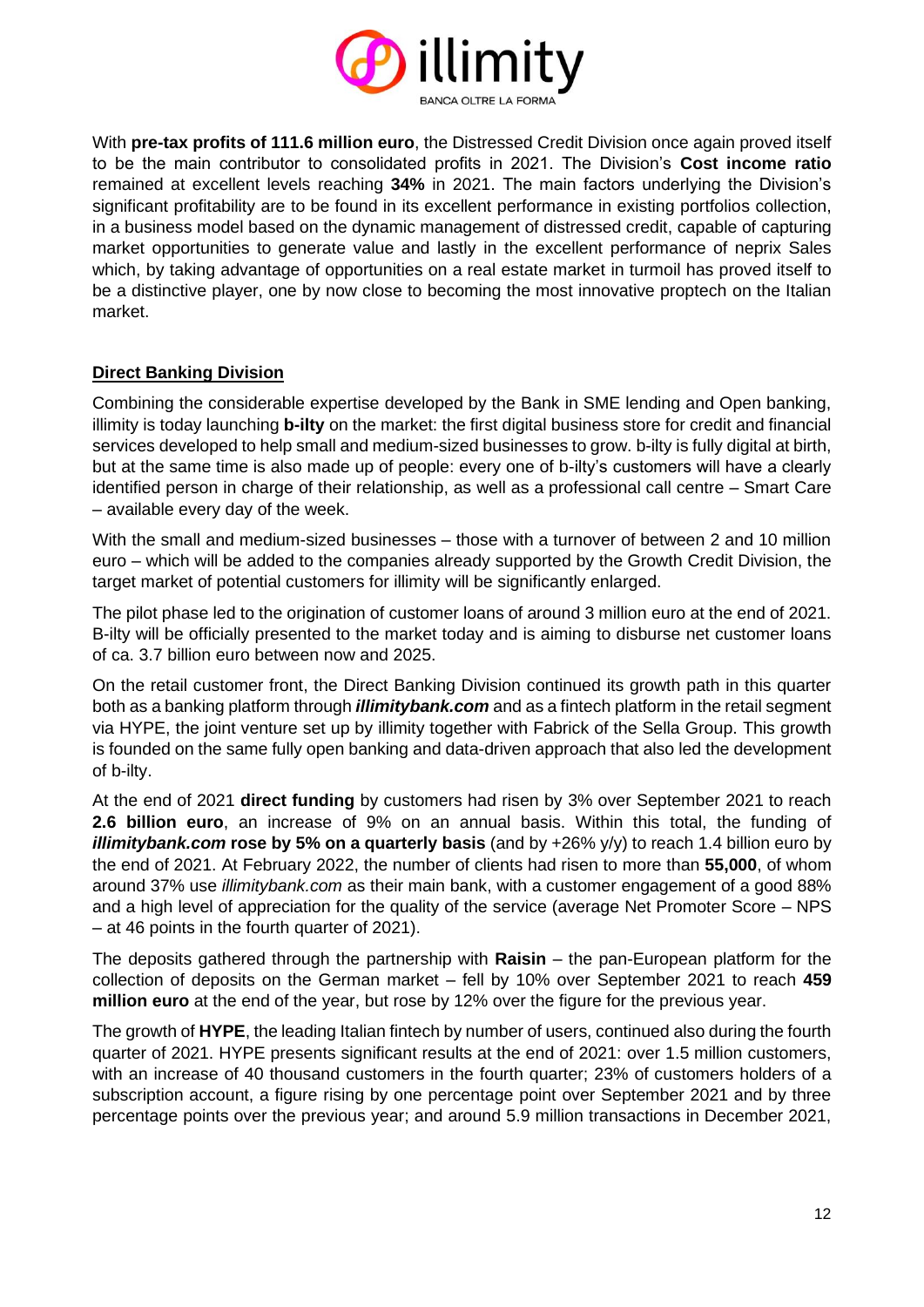

effectively unchanged with respect to September 2021 but up by 20% over December 2020. Gross revenues for the quarter amounted to 4.6 million euro, an increase over the figure of 3.3 million euro for the previous quarter, which took accumulated revenues for 2021 as a whole to 13.8 million euro (+83% y/y). The company ended the fourth quarter of 2021 with a loss of 4.5 million euro, only partially benefiting from the new initiatives which were launched towards the end of September 2021 and have transformed the fintech from a digital portfolio to an authentic complete moneymanagement hub, and after anticipating certain investments designed to strengthen HYPE's technological infrastructure and organisational structure. It is recalled that the joint control investment in HYPE is accounted for using the equity method and was carried at 79.5 million euro at the end of 2021, including the pro-rata loss of 2.3 million euro for the fourth quarter.

It is noted that the **licence agreement between illimity and the ION Group for the use of the IT platform developed by illimity** got under way in the third quarter of 2021, and this will lead to revenues of 90 million euro over a five-year period. The Division's results for the fourth quarter of 2021 include 4.25 million euro arising under this agreement.

Taken overall, the Division ended **2021 with a pre-tax loss of 13.4 million euro**.

#### **illimity SGR**

**illimity SGR** was set up to complete illimity's range of operations in the corporate loan segment and to enhance the Bank's ability to generate business beyond the opportunities for direct investment.

In the fourth quarter of 2021, illimity SGR reported **fees and commissions of ca. 0.9 million euro** deriving from the "illimity Credit & Corporate Turnaround" fund, which focuses on investments in UTP loans to SMEs with turnaround prospects, taking the contribution for 2021 as a whole to **ca. 1.7 million euro**.

In line with the objectives of the Strategic Plan presented on last 22 June, the company is involved in structuring and launching new investment funds, including a new real estate contribution fund that will be launched during 2022.

As a result of these dynamics, illimity SGR ended **2021** with a **pre-tax loss of ca. 1.0 million euro**.

**\* \* \***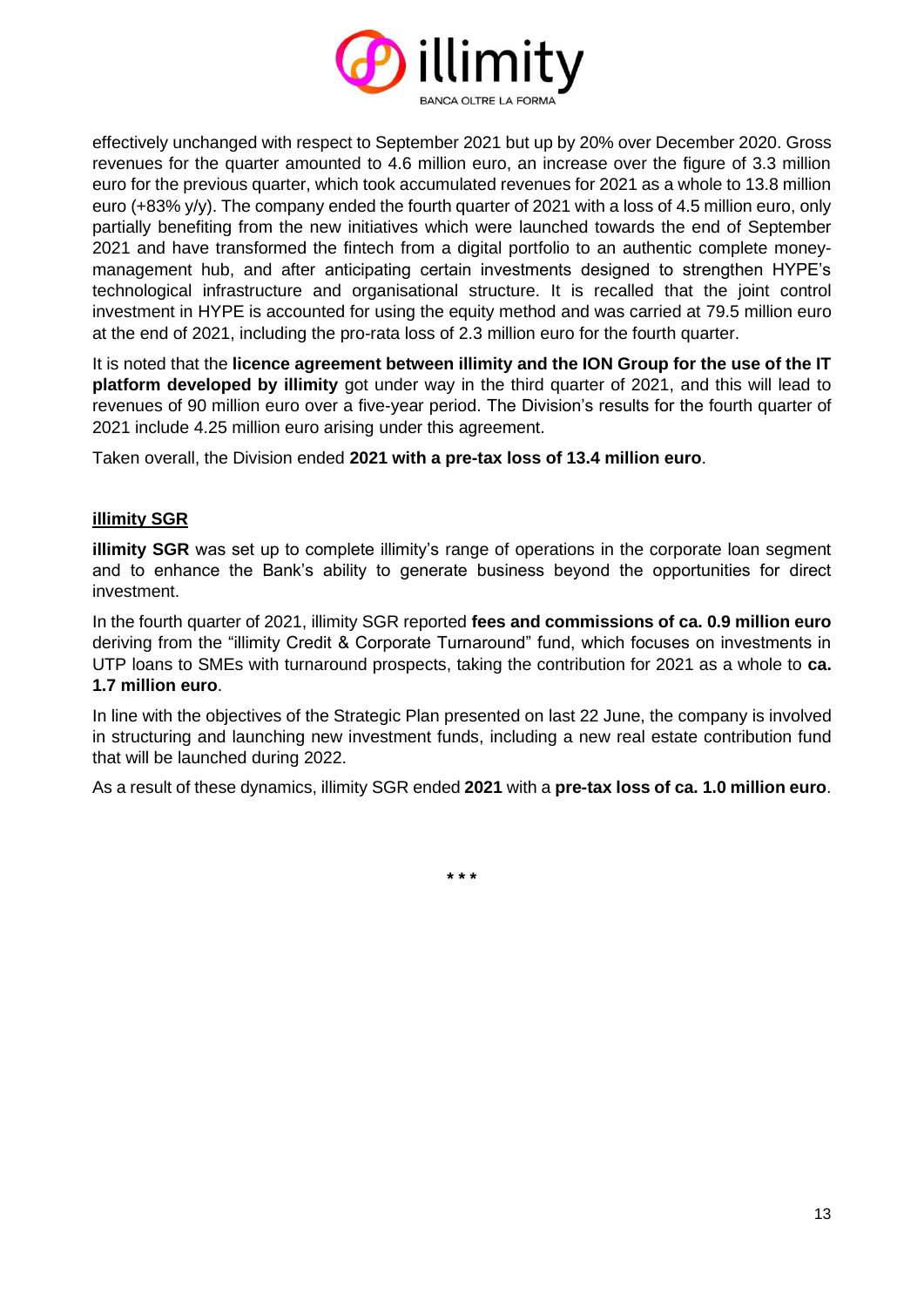

### **Business Outlook**

A robust increase in business volumes is expected over the next few months in all of the Bank's operating segments.

Further growth in the volume of customer loans is envisaged for the Growth Credit Division in 2022, also due to the extension to June of the scheme for loans backed by public guarantees. The pipeline for the first few months of 2022, including loans already approved, is promising and amounts to around 150 million euro.

A vigorous rebound in transactions from 2022 is expected for the Distressed Credit Division, also as a result of the ending of the moratoria, as suggested by the pipeline of investment opportunities which is already highly significant at the beginning of 2022 and amounts to over 250 million euro.

The new business volumes will drive growth in net interest income, which is also expected to remain robust in 2022.

The positive trend in net fees and commissions is forecast to continue throughout 2022, supported by the above-mentioned growth in business volumes and by the further development of the new initiatives: alongside the capital markets activity focusing on SMEs and the activities of illimity SGR, for which a sharp rise is expected, the initial contribution of the b-ilty and the proptech NewCo will become increasingly visible in 2022. To this should be added the profits from distressed credit positions, a recurring item in illimity's business model.

The licensing agreement for the use of the IT platform, signed between illimity and the ION Group in the third quarter of 2021, will lead to income of 4.25 million euro per quarter for an annual total of 17 million euro.

An increase in costs is also expected in 2022 as the result of investments in strategic projects, however proportionally less than the forecast rise in revenues.

In light of the excellent quality of the existing corporate loan book and the significant contribution of loans with public guarantees, which concerns a good part of the Growth Credit Division's portfolio, the cost of risk is expected to remain at contained levels.

As a result of the above dynamics, the excellent results reported in 2021 and current prospects confirm the trajectory of achieving the short and medium-long term results envisaged in the 2021- 25 Strategic Plan presented on last 22 June.

To conclude, the high capacity of own funds and the expected generation of profits will ensure that the Common Equity Tier 1 Ratio will remain significantly above regulatory requirements, despite a rise in risk-weighted assets arising from the increase in business volumes.

**\* \* \***

*Pursuant to article 154-bis, paragraph 2 of Legislative Decree no. 58/1998 (the Consolidated Law on Finance), the Financial Reporting Officer, Mr. Sergio Fagioli, declares that the accounting information contained in this press release corresponds to the documented results and the accounting books and records.*

\* \* \*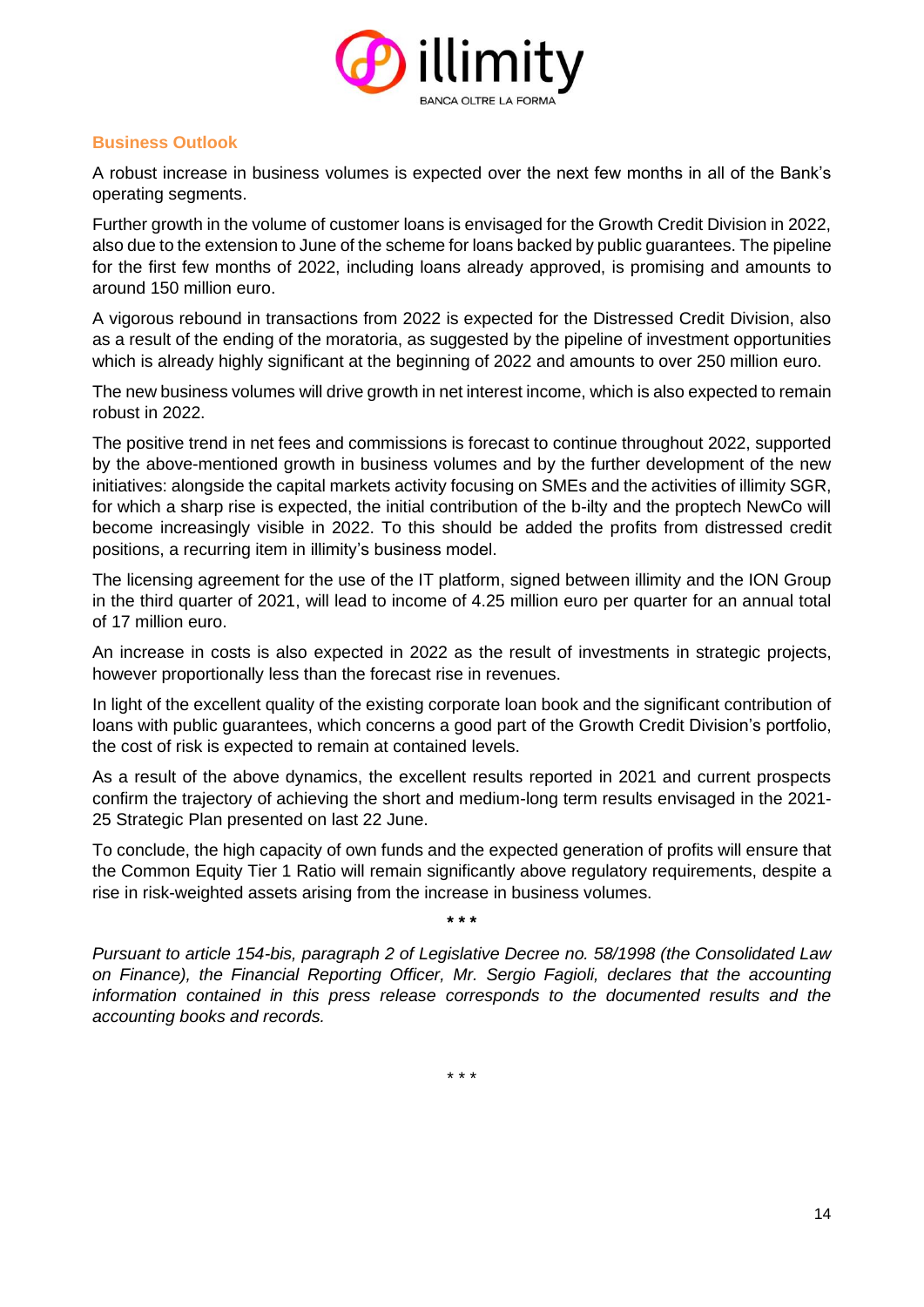

**illimity Management** will present the 2021 results to the financial community **at 9:00 a.m. CET** today **11 February 2022**. The event can be followed via Live Audio Webcast at the following link: <https://87399.choruscall.eu/links/illimity220211.html> or by conference call at the following numbers:

ITALY: +39 02 8020911 UNITED KINGDOM: +44 1 212818004

USA: +17187058796; +1 855 2656958

**\* \* \* \* \***

For further information:

#### *Investor Relations*

Silvia Benzi: +39.349.7846537 - +44.7741.464948 - silvia.benzi@illimity.com

#### *Press & Communication illimity*

Isabella Falautano, Francesca D'Amico Sara Balzarotti, *Ad Hoc Communication Advisors* +39.340.1989762 [press@illimity.com](mailto:press@illimity.com) +39.335.1415584 [sara.balzarotti@ahca.it](mailto:sara.balzarotti@ahca.it)

#### **illimity Bank S.p.A.**

**illimity** is the high-tech banking group founded and headed by Corrado Passera that was created with the aim of responding to specific market needs by way of an innovative and specialist business model. More specifically, illimity extends financing to high-potential SMEs, purchases distressed corporate loans and services these through its platform neprix, and provides digital direct banking services through *illimitybank.com*. illimity SGR, which sets up and manages alternative investment funds, the first of which dedicated to UTP loans, is also a member of the Group. The story of the illimity Group began in January 2018 with the launch of the special purpose acquisition company SPAXS S.p.A., which ended with a record 600 million euro being raised on the market. SPAXS subsequently acquired Banca Interprovinciale S.p.A., with the resulting merger between the two giving rise to "illimity Bank S.p.A." which has been listed on the Italian Stock Exchange since 5 March 2019 (ticker "ILTY"), first on the MTA exchange and since September 2020 on the Star Segment. The banking group, headquartered in Milan, can already count on over 700 employees and closed the financial statements as at 31 December 2021 with assets of around 4.7 billion euro.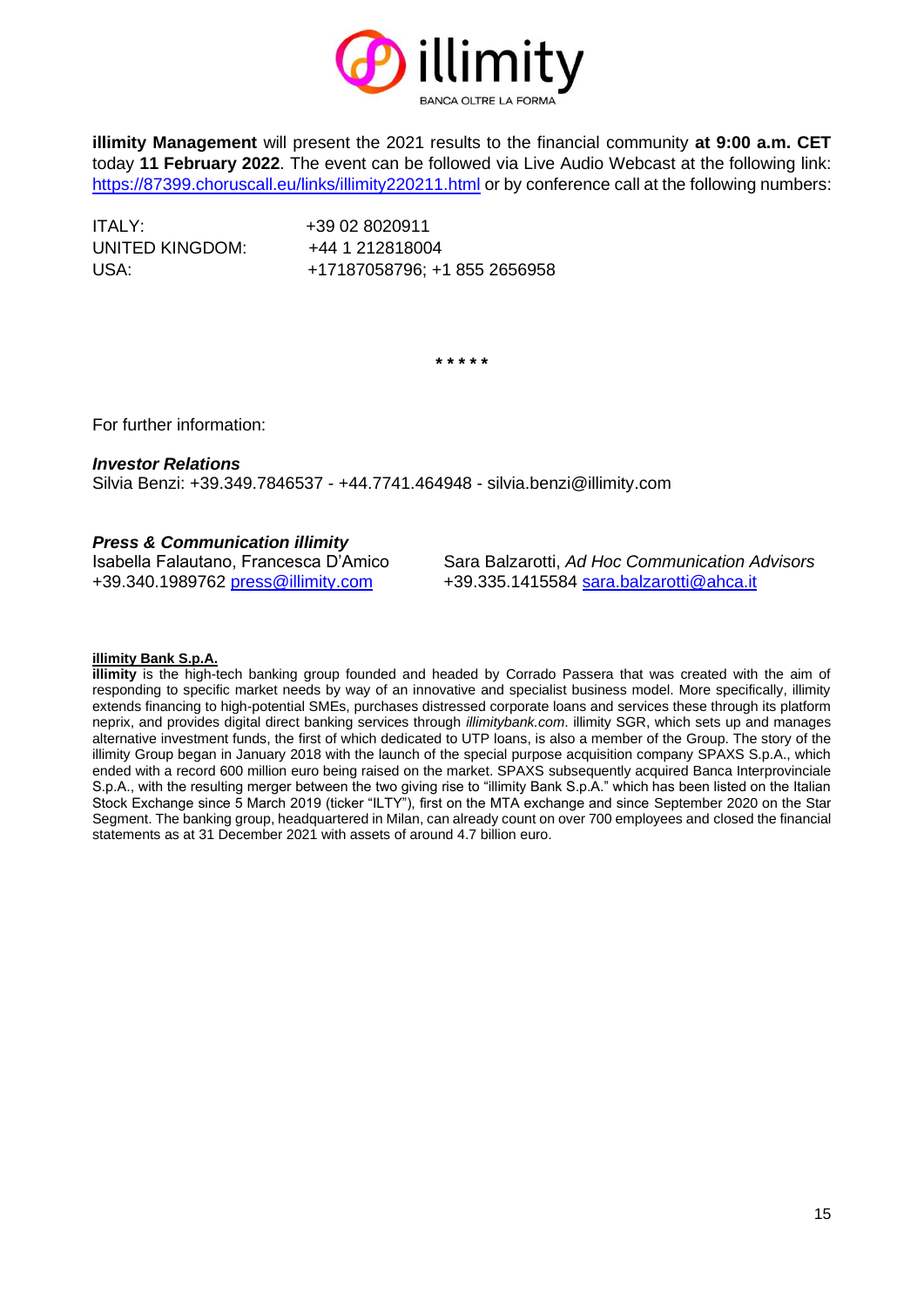

#### **CONSOLIDATED BALANCE SHEET**

*(Data in thousands of euro)*

|     |                                                                                           | 31.12.2020 | 31.03.2021 | 30.06.2021 | 30.09.2021 | 31.12.2021 |
|-----|-------------------------------------------------------------------------------------------|------------|------------|------------|------------|------------|
| 10  | Cash and cash balances                                                                    | 953,608    | 752,174    | 513,830    | 773,979    | 507,779    |
| 20  | Financial assets measured at fair value through profit or loss                            | 18,502     | 50,475     | 138,977    | 87,656     | 76,679     |
|     | a) financial assets held for trading                                                      | 52         | 32,174     | 33         | 114        | 928        |
|     | b) financial assets designated at fair value                                              |            |            |            |            |            |
|     | c) other financial assets mandatorily measured at fair value                              | 18,450     | 18,301     | 138,944    | 87,542     | 75,751     |
| 30  | assets measured at fair<br>Financial<br>value<br>through<br>other<br>comprehensive income | 91,375     | 310,461    | 315,336    | 280,460    | 299,508    |
| 40  | Financial assets measured at amortised cost                                               | 2,837,047  | 2,890,283  | 2,938,786  | 3,015,980  | 3,229,766  |
|     | a) due from banks                                                                         | 522,146    | 516,608    | 438,603    | 373,040    | 267,969    |
|     | b) loans to customers                                                                     | 2,314,901  | 2,373,675  | 2,500,183  | 2,642,940  | 2,961,797  |
| 50  | Hedging derivatives                                                                       |            |            |            |            |            |
| 60  | Fair value change of financial assets in hedged portfolios (+/-)                          |            |            |            |            |            |
| 70  | Investments in associates and companies subject to joint control                          |            | 85,564     | 83,727     | 81,775     | 79,953     |
| 80  | Technical insurance reserves reassured with third parties                                 |            |            |            |            |            |
| 90  | Tangible Assets                                                                           | 78,434     | 77,585     | 79,047     | 78,105     | 68,735     |
| 100 | Intangible assets                                                                         | 69,382     | 69,606     | 73,324     | 75,881     | 85,249     |
|     | of which goodwill                                                                         | 36,224     | 36,224     | 36,257     | 36,257     | 36,257     |
|     | 110 Tax assets                                                                            | 35,403     | 31,088     | 29,449     | 24,247     | 45,672     |
|     | a) current                                                                                | 3,206      | 3,175      | 4,077      | 4,061      | 5,168      |
|     | b) deferred                                                                               | 32,197     | 27,913     | 25,372     | 20,186     | 40,504     |
|     | 120 Non-current assets held for sale and discontinued operations                          |            |            | 61,402     | 61,908     | 43,117     |
|     | 130 Other assets                                                                          | 42,538     | 48,801     | 96,876     | 165,578    | 224,132    |
|     | <b>Total Assets</b>                                                                       | 4,126,289  | 4,316,037  | 4,330,754  | 4,645,569  | 4,660,590  |

*(Data in thousands of euro)*

|     |                                                                         | 31.12.2020               | 31.03.2021               | 30.06.2021               | 30.09.2021               | 31.12.2021 |
|-----|-------------------------------------------------------------------------|--------------------------|--------------------------|--------------------------|--------------------------|------------|
| 10  | Financial liabilities measured at amortized cost                        | 3,410,034                | 3,519,411                | 3,551,095                | 3,788,786                | 3,752,384  |
|     | a) due to banks                                                         | 534,345                  | 626,660                  | 581,628                  | 546,046                  | 411,314    |
|     | b) due to customers                                                     | 2,574,709                | 2,590,349                | 2,665,400                | 2,735,623                | 2,841,282  |
|     | c) debt securities issued                                               | 300,980                  | 302,402                  | 304,067                  | 507,117                  | 499,788    |
| 20  | Financial liabilities held for trading                                  |                          |                          |                          |                          | 59         |
| 30  | Financial liabilities designated at fair value                          | $\overline{\phantom{a}}$ | $\overline{\phantom{0}}$ | $\overline{\phantom{a}}$ | $\overline{\phantom{a}}$ |            |
| 40  | <b>Hedging derivatives</b>                                              |                          | $\overline{a}$           |                          |                          |            |
| 50  | Adjustments in value of generic hedging financial liabilities (+/-)     |                          |                          |                          |                          |            |
| 60  | <b>Tax liabilities</b>                                                  | 4.207                    | 6,859                    | 5,268                    | 8,354                    | 20,256     |
|     | a) current                                                              | 3,460                    | 5,512                    | 3,977                    | 7,554                    | 19,156     |
|     | b) deferred                                                             | 747                      | 1,347                    | 1,291                    | 800                      | 1,100      |
|     | Liabilities associated with non-current assets held for sale and        |                          |                          |                          |                          |            |
| 70  | discontinued operations                                                 |                          |                          |                          |                          |            |
| 80  | Other liabilities                                                       | 121,789                  | 115,632                  | 85,422                   | 83,161                   | 105,595    |
| 90  | Employee termination indemnities                                        | 2,656                    | 2,680                    | 2,896                    | 3,137                    | 3,695      |
|     | 100 Provisions for risks and charges:                                   | 4,481                    | 5,962                    | 5,331                    | 6,369                    | 5,781      |
|     | a) commitments and guarantees issued                                    | 3,296                    | 4,602                    | 4,086                    | 4,975                    | 4,482      |
|     | b) pensions and similar obligations                                     | $\overline{7}$           | 8                        | 8                        | 11                       | 18         |
|     | c) other provisions for risks and charges                               | 1,178                    | 1,352                    | 1,237                    | 1,383                    | 1,281      |
|     | 110 Technical reserves                                                  |                          |                          |                          |                          |            |
| 120 | Valuation reserves                                                      | (278)                    | (559)                    | (1,502)                  | (2,941)                  | (6,057)    |
|     | 130 Redeemable shares                                                   |                          |                          |                          |                          |            |
| 140 | <b>Equity instruments</b>                                               |                          |                          |                          |                          |            |
|     | 150 Reserves                                                            | 21,766                   | 61,733                   | 62,980                   | 63,122                   | 63,904     |
| 160 | Share premium reserves                                                  | 487,373                  | 543,803                  | 543,803                  | 597,589                  | 597,589    |
| 170 | Share capital                                                           | 44,007                   | 48,792                   | 48,870                   | 52,620                   | 52,620     |
| 180 | <b>Treasury shares</b>                                                  | (832)                    | (832)                    | (832)                    | (832)                    | (832)      |
| 190 | Minority interests                                                      |                          |                          | 5                        | 5                        |            |
|     | 200 Profit (loss) for the period attributable to the Group (+/-)        | 31,086                   | 12,556                   | 27,418                   | 46,199                   | 65,591     |
|     | <b>Group equity</b>                                                     | 583,122                  | 665,493                  | 680,737                  | 755,757                  | 772,815    |
|     | Profit (loss) for the period attributable to minority interests $(+/-)$ |                          |                          |                          |                          |            |
|     | <b>Equity of minority interests</b>                                     |                          |                          | 5                        | 5                        | 5          |
|     | <b>Total liabilities and equity</b>                                     | 4,126,289                | 4,316,037                | 4,330,754                | 4,645,569                | 4,660,590  |